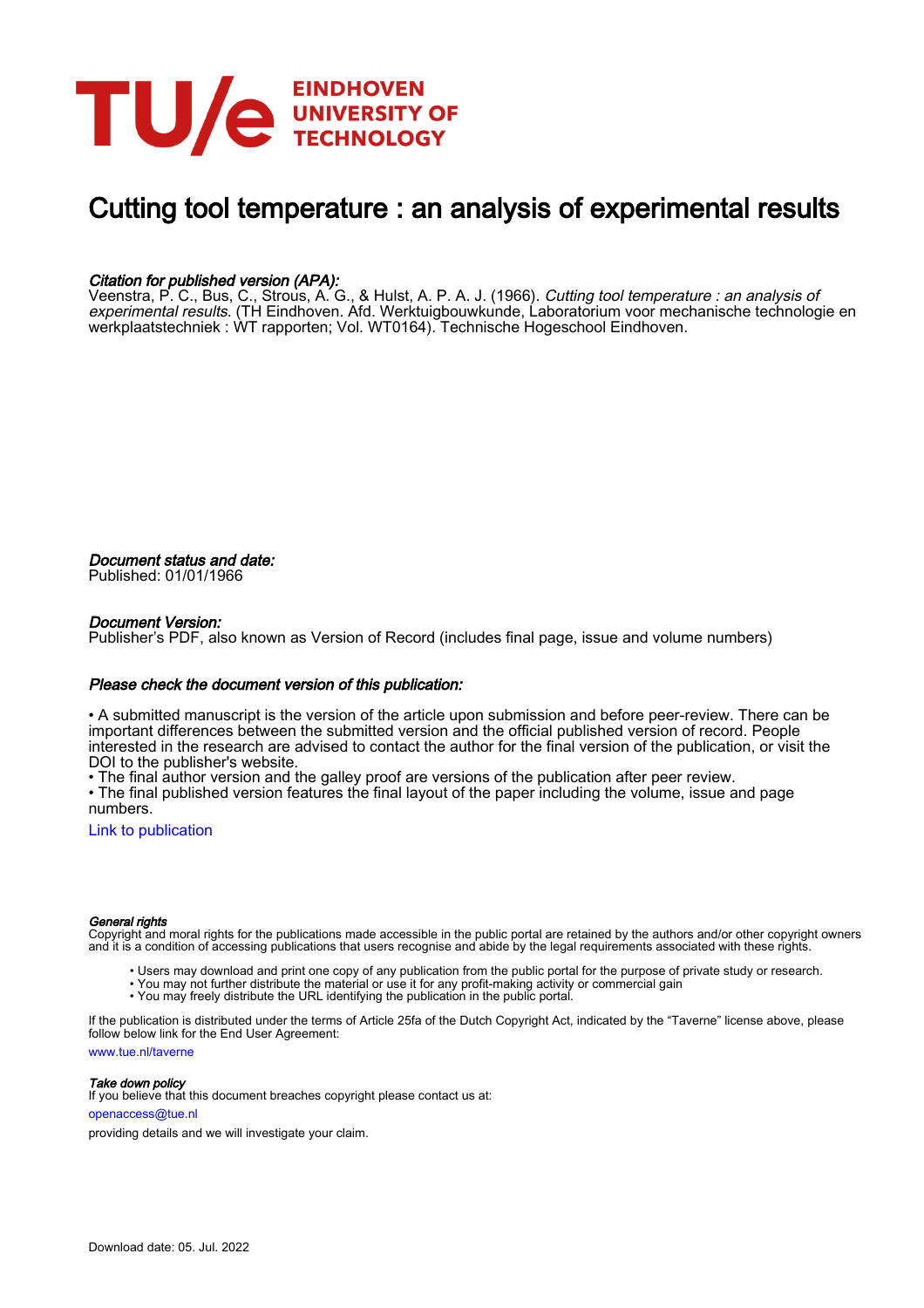*RAPPORT* No *.,'164* 

Code: P.7.&

# CU TTING TOOL TEMPERATURE

# AN ANALYSIS OF EXPERIMENTAL RESULTS

by

# P.C. VEENSTRA, CHR. BUS, A.G. STROUS, A.P.A.J. HULST

Laboratory for Production Engineering Technological University EINDHOVEN HOLLAND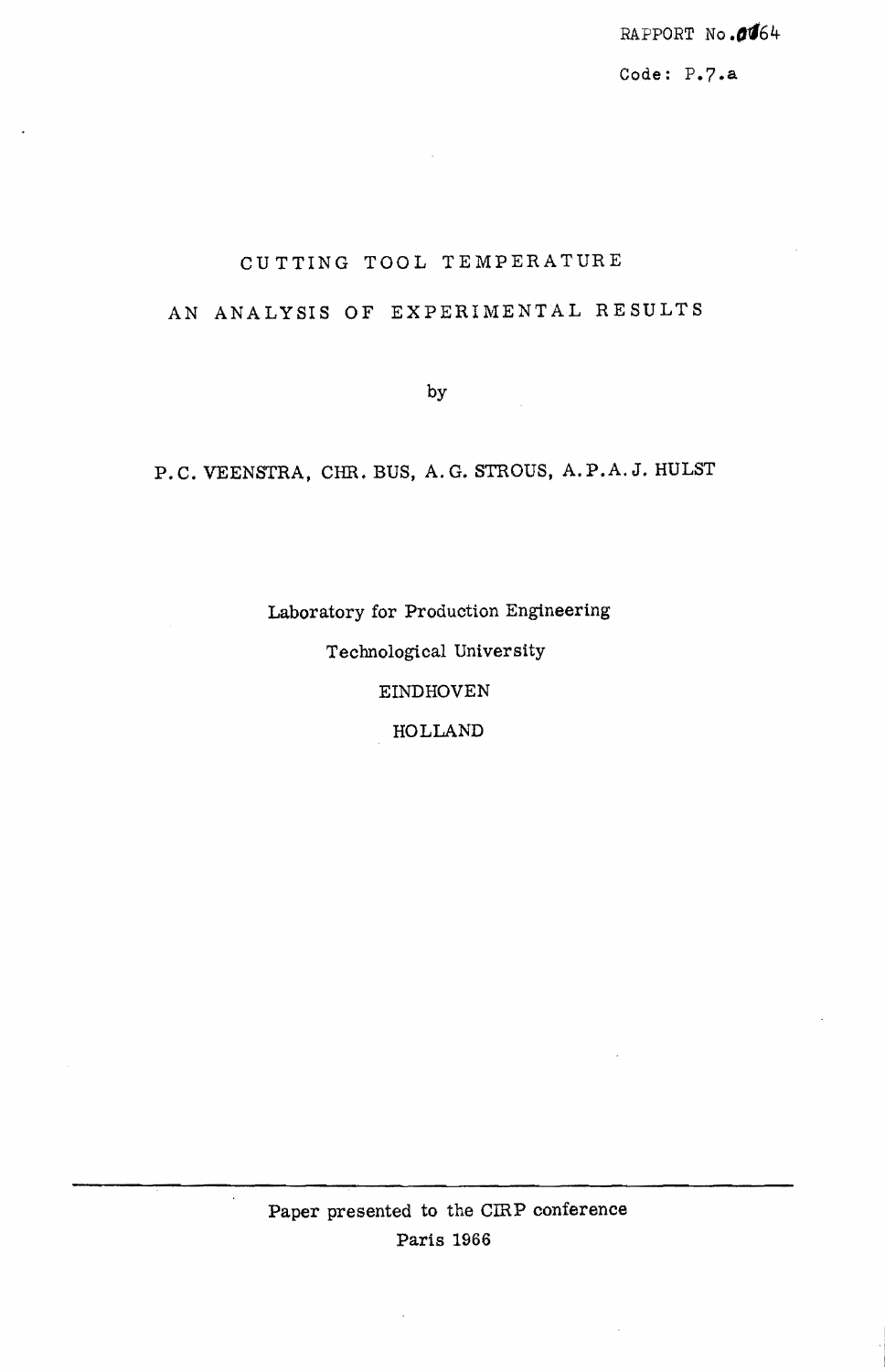Symbols and Units.

 $\bar{\mathcal{A}}$ 

 $\ddot{\phantom{1}}$ 

| V                                  | cutting speed                    | m/s              |  |  |
|------------------------------------|----------------------------------|------------------|--|--|
| t                                  | feed, chip thickness             | m/rev.           |  |  |
| d                                  | depth of cut, chip width         | m                |  |  |
| $1_{\rm c}$                        | chip contact length              | ${\bf m}$        |  |  |
| $F_v$                              | cutting force                    | $\mathbf N$      |  |  |
| $P_{\mathbf{v}}$                   | thrust force                     | $\mathbf N$      |  |  |
| $\tau_{\rm s}$                     | average shear stress             | $N/m^2$          |  |  |
| Ф                                  | shear angle                      | deg.             |  |  |
| β                                  | friction angle                   | deg.             |  |  |
| $\gamma$                           | rake angle                       | deg.             |  |  |
| $\pmb{\mu}$                        | coefficient of friction          |                  |  |  |
| λ                                  | chip ratio                       |                  |  |  |
| $\tan \gamma_{\rm g}$              | shear strain                     |                  |  |  |
| $\boldsymbol{\Theta}_{\mathbf{m}}$ | temperature as measured          | $\overline{O}_C$ |  |  |
| $\mathbf{\Theta}_t$                | theoretical value of temperature | $\rm ^oC$        |  |  |
| k                                  | conductivity of heat             | $W/m.^0C$        |  |  |
| $\rho_{\rm C}$                     | volumetric specific heat         | $J/m^3$ . $^0C$  |  |  |
| $\bf K$                            | diffusivity of heat              | $m^2/s$          |  |  |
| $\overline{\mathrm{A}}$            | aspect ratio                     |                  |  |  |
| $U_f$                              | specific frictional energie      | $W/m^3$          |  |  |
| A, B, X, Y                         | thermal-dynamometric functions   |                  |  |  |
| $\mathbf{r}$<br>$\mathbf{r}$       |                                  |                  |  |  |

f<sub>1</sub>, f<sub>2</sub> correction factors

 $\ddot{\phantom{a}}$ 

5

 $\bar{\nu}$ 

 $\hat{\mathcal{A}}$ 

 $\bar{a}$ 

 $\overline{a}$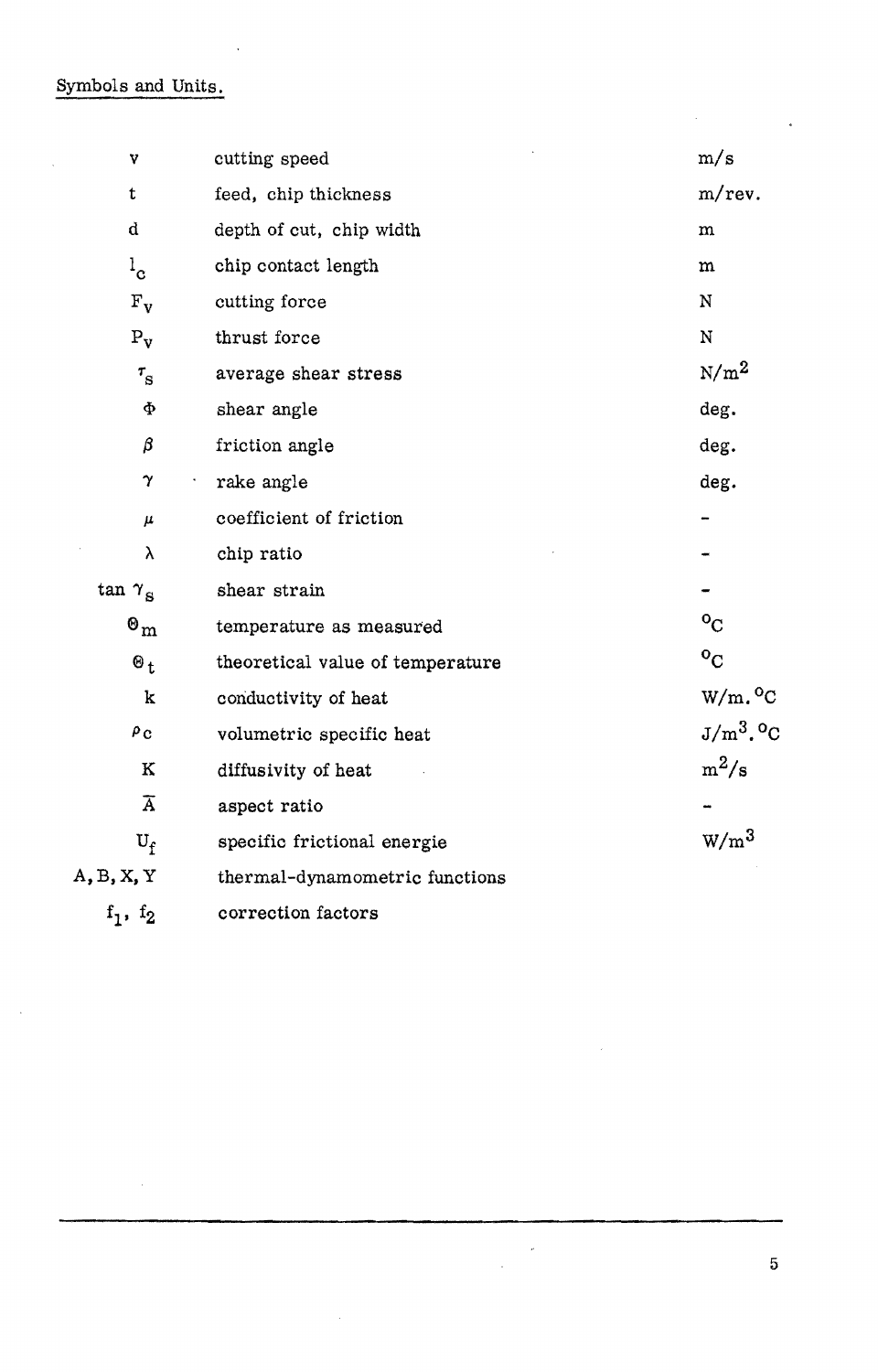### Summary.

This report deals with the measurement of cutting-tool temperature using the Gottwein-Herbert method modified for the application of carbide throw-away tips. It is shown that when performing thermometry in connexion with a dynamometric program of investigation, in order to obtain information about the behaviour of dynamometric quantaties in dependence on cutting conditions, the experimental temperature data differ in a systematic way with those predicted when applying Loewen and Shaw's (1) analysis.

As a matter of fact in the present analysis all dynamometric quantaties have been related to the friction-angle instead of the shear-angle by introducing a shearangle relationship as derived earlier (2), thus avoiding the uncertain indirect measurement of the shear-angle from chip geometry.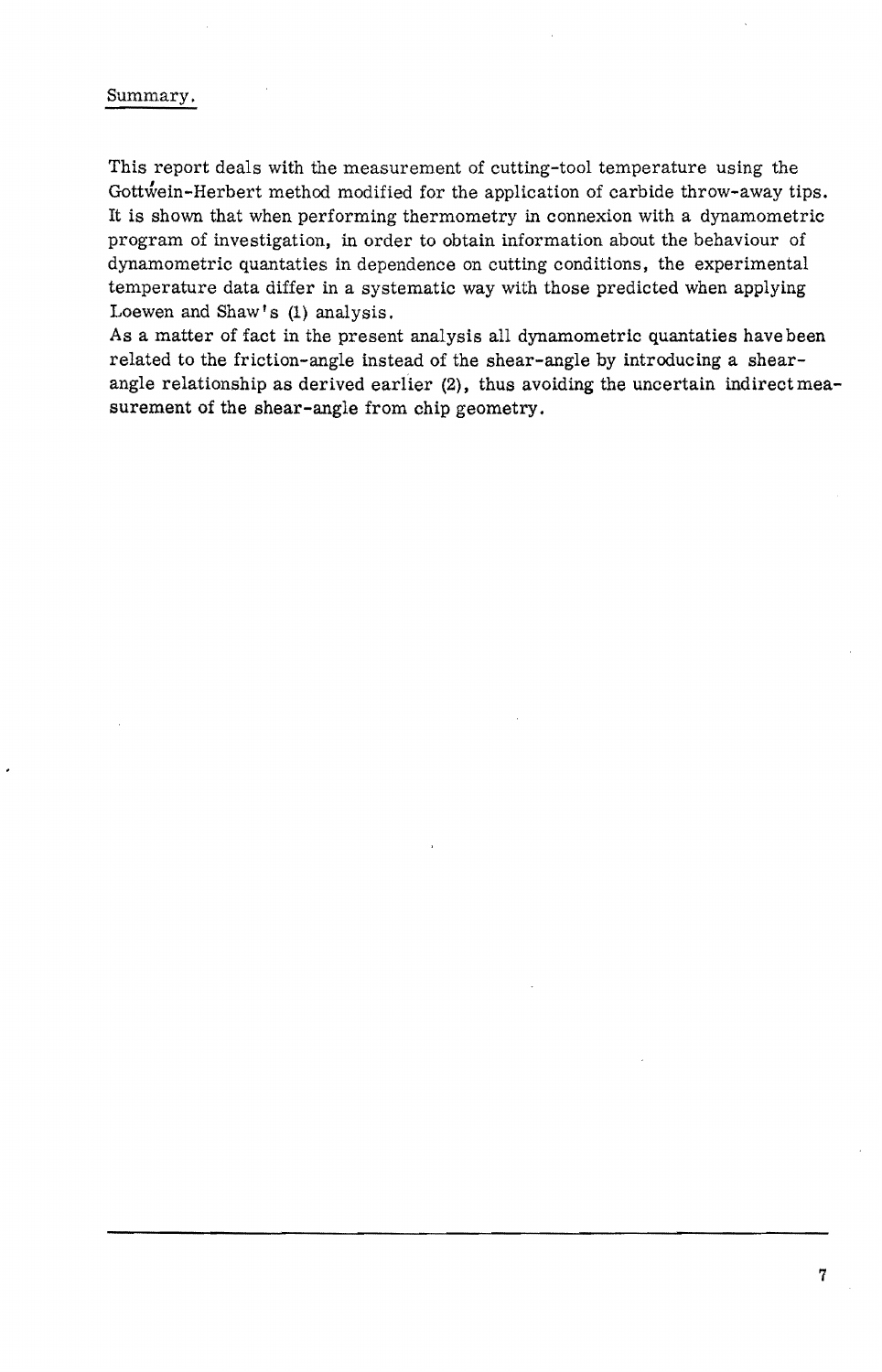#### Zusammenfassung.

Diese Veröffentlichung enthält Ergebnisse einer Forschungsarbeit auf dem Gebiete der Schnittemperaturmessung beim Drehen.

Das direkte thermo-elektrische Kontaktverfahren nach Gottwein wurde, 1m Hinblick auf die Verwendung von Hartmetallwendeplättchen, weiter entwickelt.

Falls die Thermometrie im Zusammenspiel mit der Dynamometrie durchgeführt wird, so geht daraus die Abhängigkeit der Zerspanungsfunktionen von den gewählten Zerspanungskenngrössen hervor. Es wird gezeigt, dass die gemessenen Temperaturdaten systematisch abweichen von den Daten die mit Hilfe des Rechenverfahrens nach Loewen und Shaw (1) ermittelt werden können.

Tatsächlich sind in der vorliegende Arbeit alle dynamometrische Grössen, wie schon früher veröffentlicht (2), mittels einer Scherwinkelgleichung bezogen auf den Reibungswinkel statt des Scherwinkels, wodurch die fragliche Messung des Spanstauehes umgangen wurde. Die ganze Rechenarbeit bezieht sieh dann **unmit**telbar auf die reine Kraftmessung.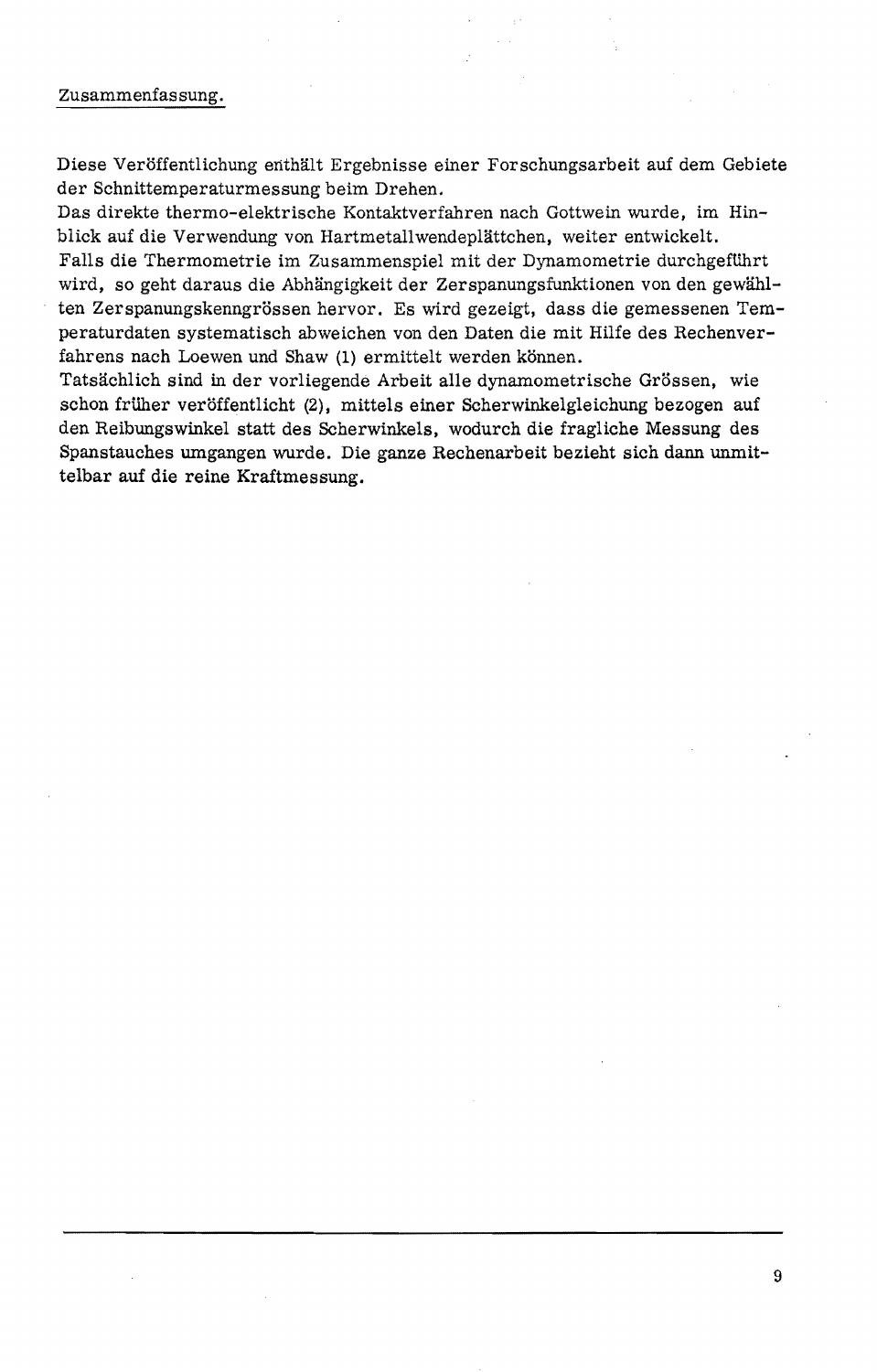### Sommaire.

Ce rapport présente les résultats de la mesure de la température d'outil à couper par la methode Gottwein-Herbert, modifiee pour I' application des mises a jeter. Il est montré qu'en cas de connexion entre la thermométrie et la dynamométrie dans le but d'obtenir des renseignements concernant le procédé des fonctions dynamométriques s'étant rattachées aux conditions de coupe, les données de la temperature experimentale different par maniere strictement systematique aux celles-ci en cas de mettre en usage les analyses Loewen et Shaw. (1) En effet toutes les fonctions dynamometriques en cette analyse se rapportent a l'angle de frottement au lieu d'à l'angle de cisaillement au moyen d'introduire une résolution de l'angle de cisaillement comme cunclue autrefois (2), ainsi évitant la mesure indirecte incertaine de I' angle de cisaillement de la geometrie de copeau.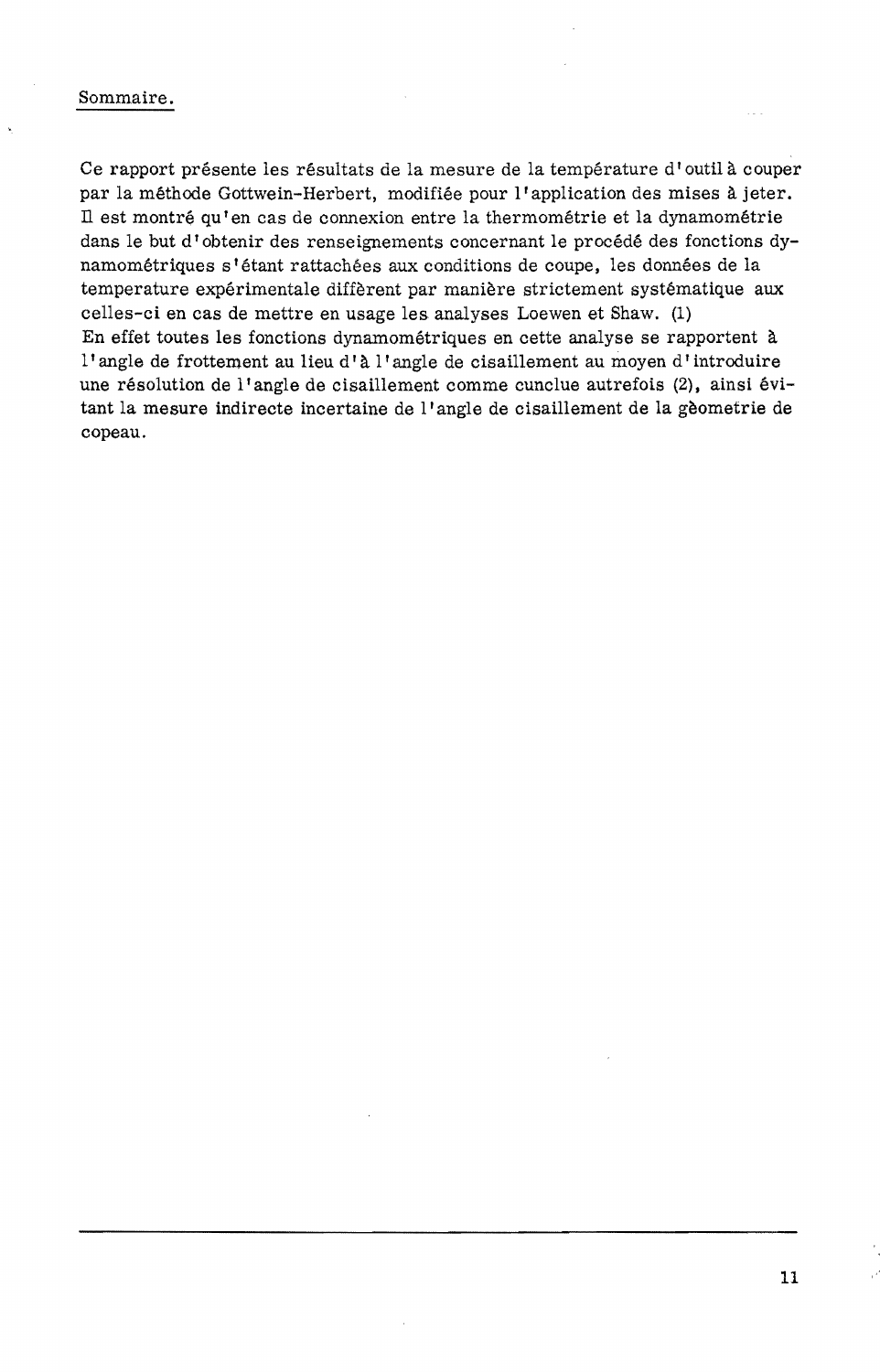### Introduction.

In a program of research concerning the wear of cutting-tools considerable attention is paid to the problem of the measurement of tool temperature.

As elsewhere (3) has been chosen in favour of radition techniques, the present authors continued the development of the thermo-electric contact method (4) by adapting it to the use of throw-away bits. To this purpose special tool holders have been constructed.

It appears that the temperature data obtained get a significant interpretation when connected with the results of dynamometric investigation.

For this reason a sensitive two-components dynamometer has been built \*) as an improvement of the instrument as described by ten Horn and Schürmann (5). So far only single point tools have been used.

Investigated is the combination of an annealed steel C45 as workpiece material and a carbide grade ISO-P20, type Coromant Sandvik 194.4-1623.

Troughout the experimental program a tool geometry  $(0-6-5-5-30-0-1.2)$  has been maintained and a depth of cut of 3 mm.

<sup>\*)</sup> sensivity :  $22.10^{-3}$  microstrain/N mutual interaction of components : less than 1% deviation of linearity and hysteresis : neglectable natural frequency: 1,600 *cIs*  maximum load :  $15.10^3$  N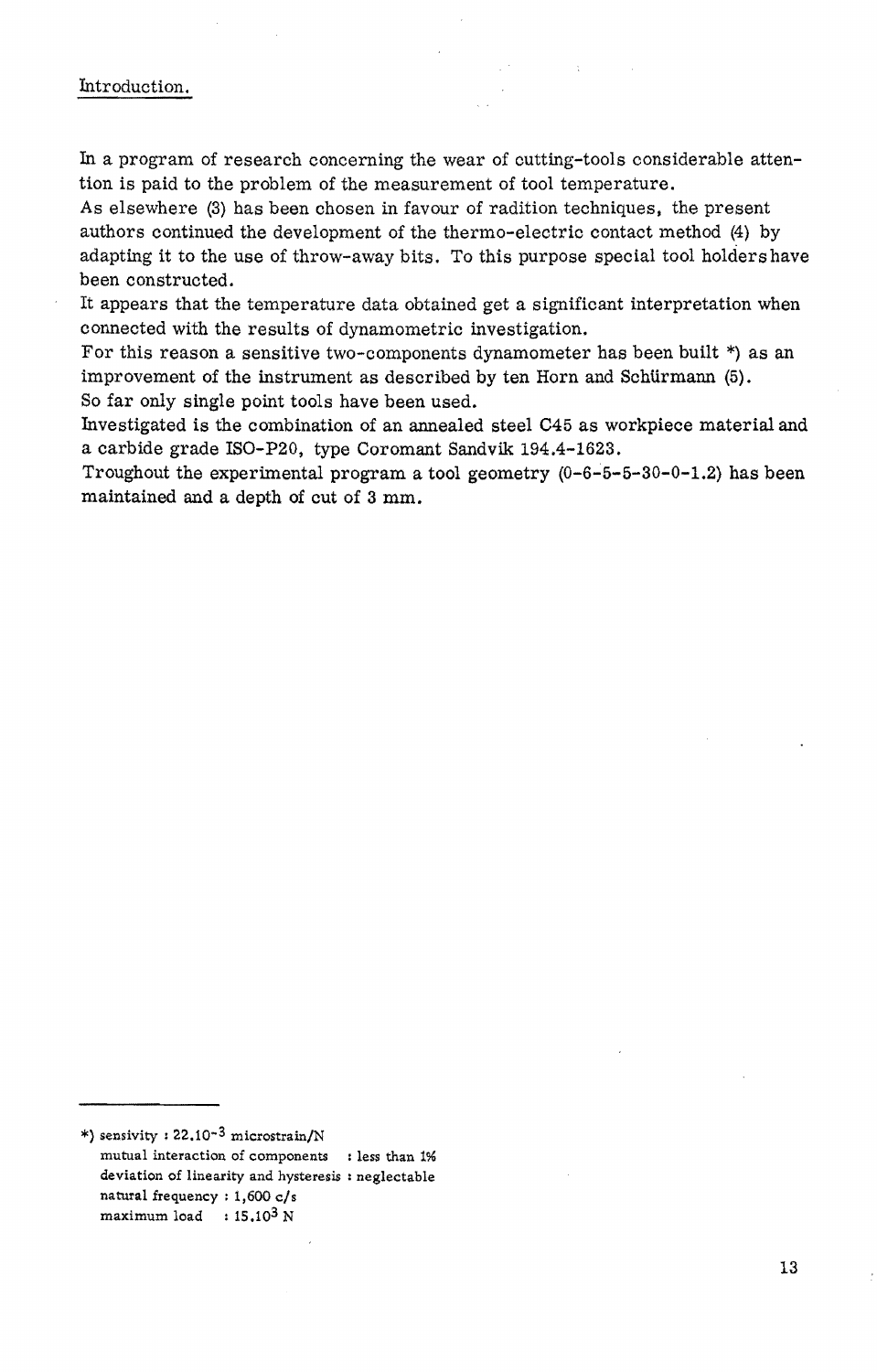#### The measurement of temperature.

Both the experimental procedure of temperature measurement and the calibration of the thermo-electric characteristic of the tool material in combination with the workpiece material have been described earlier.  $(6, 7)$ 

Fig. 1 shows the principle of the operation of the thermo-electric tool. It is obvious that the thermo-electric system generates an electric voltage as soon as a temperature difference exists between the spots "A" and "B", where the carbide contacts the same material C45. Here "A" represents the cutting contact region while in "B" the carbide tip contacts a stiff spring machined out of the workpiece material and mounted in the toolholder .

In the tip of the spring and hence in the very place of contact a thermo couple with a well-known characteristic has been clamped.

Thus at any moment the temperature in  $"B"$  is known and starting from this it is possible to determine the temperature in "A", as shown in fig. 2.

Once the thermo-electric calibration curve known the reading of the potentiometer recorder A can be reduced to terms of temperature difference. Adding of the temperature-reduced reading of both the recorders gives the temperature to be measured.

During cutting the temperature in  $B$ " increases and the temperature difference between "A" and "B" decreases, but at any moment the sum of the values as recorded must correspond with the temperature of the cutting edge.

Thus a series of synchronous cross-sections through the recordings delivers a number of independant measurements of the tool temperature.

The average statiscal error in a single measurement, including the readjustment of the cutting conditions and the use of different tool-bits in repeated cuts, proves to amount  $\pm$  2%.

The absolute accuracy of the measurement of course depends on the reliability of the calibration curve used.

However when choosing "BI! as close as possible to *"A"* in order to minimize the temperature difference between *"A"* and "BII the importance of achieving extreme accuracy of calibration grows less, though still staying important.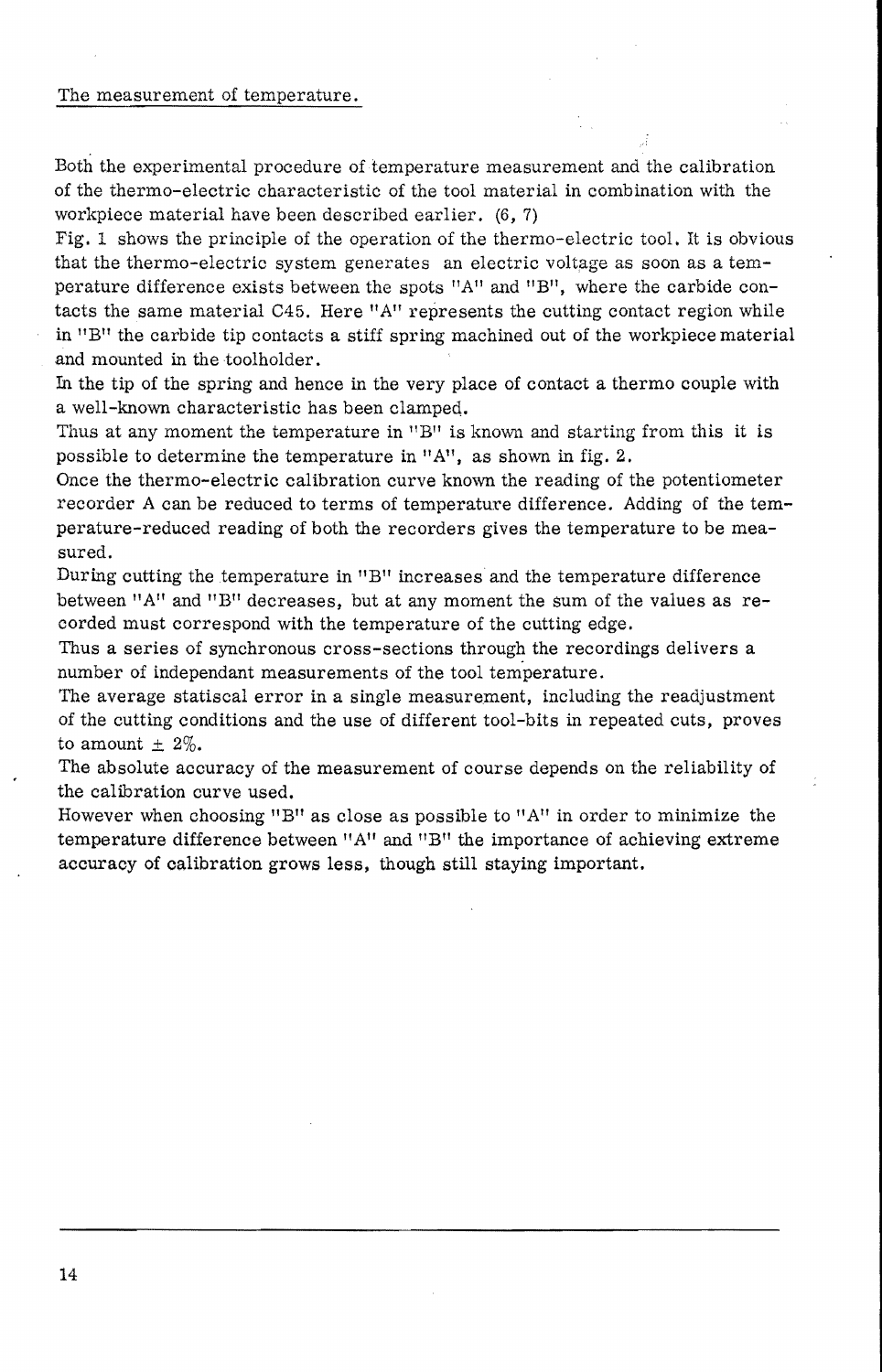

#### fig. 1 Principle of temperature measurement.

The carbide tip is contacted in "A" by the workpiece (chip and machined surface). In "B" it is contacted by a spring built-in in the toolholder and manufaotured out of the workpiece material.

The thermocouple  $(A-B)$  is active as soon as a temperature difference exists between "A" and "B" and its e.m.f. is measured by the recorder A. In "B" a thermocouple with a known characteristic is mounted in the tip of the spring. which allows for the measurement of the temperature in liB" by means of the recorder B.

The temperature in "A" is found by adding-the reduced reading of A to the temperature indicated by B.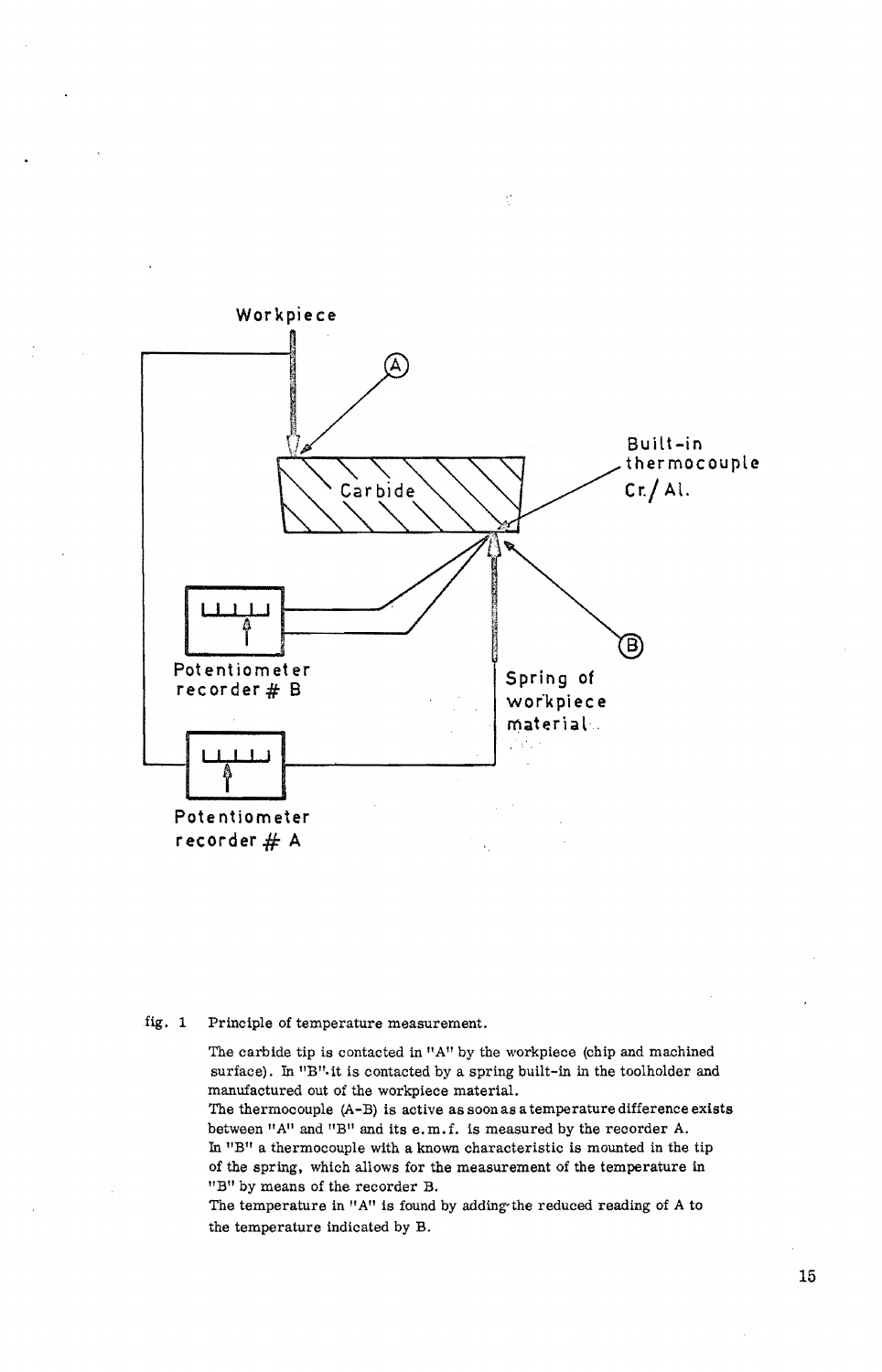

fig.  $2$ The reading of recorder A is reduced to a temperature difference when using the thermo-electric characteristic of the tool-workpiece combination investigated. Adding of the reduced readings of the recorders gives the cutting temperature  $\Theta_A$ . During cutting  $\Theta_{\rm R}$  increases by through-heating of the carbide tip. In the

meantime the reading of recorder A decreases. The sum of the reduced readings proves to be constant.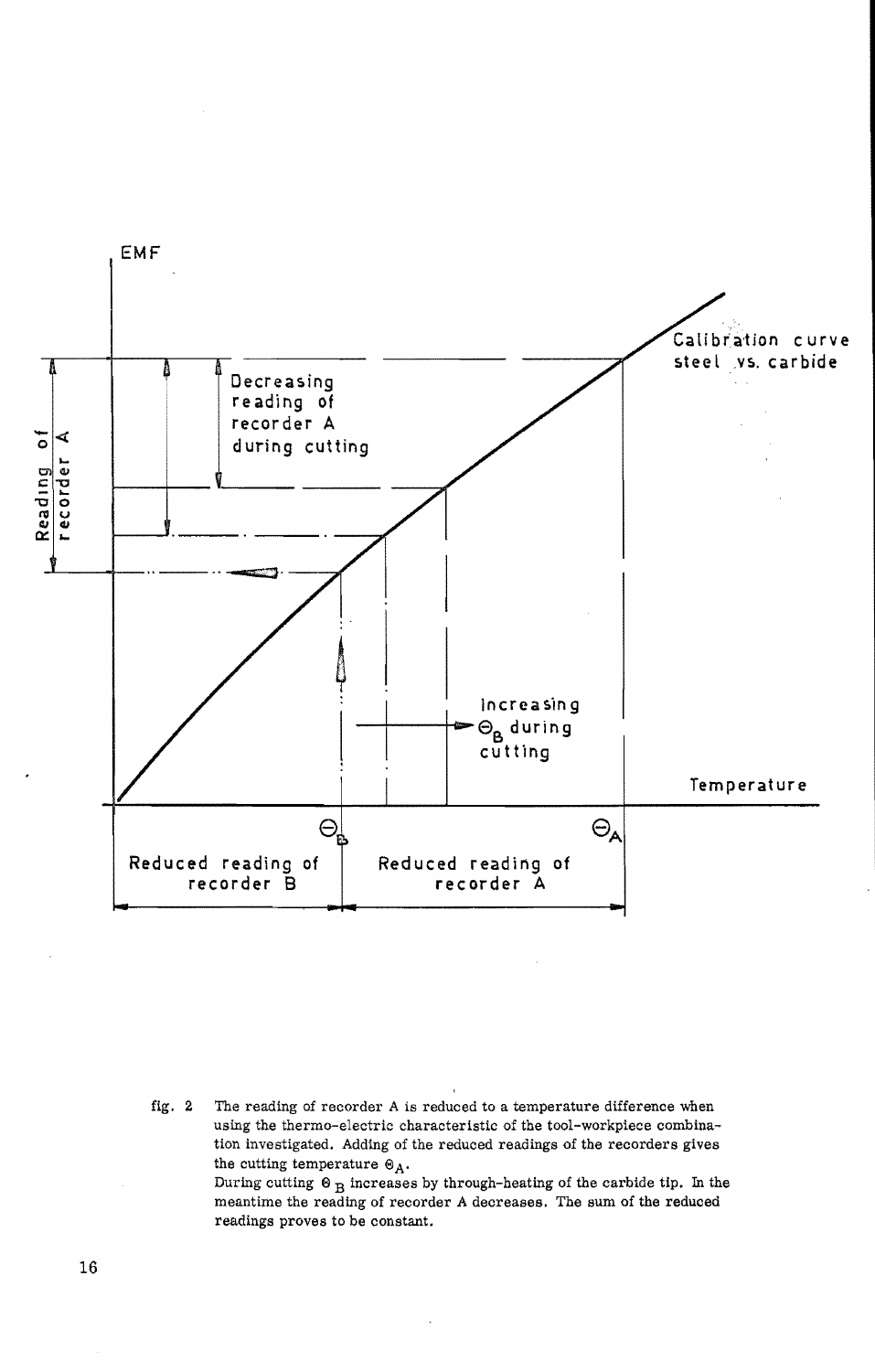The final result of Loewen and Shaw's analysis (1) is:

$$
\overline{\Delta \Theta} = \tau_{\text{S}} \left[ A \mu \left( \frac{\text{t} \sec \gamma}{l_{\text{c}}} \right)^{\frac{1}{2}} + B \right] \left[ \frac{\text{vt} \tan \gamma_{\text{S}}}{(k \rho \text{ c})} \right]^{\frac{1}{2}} \longrightarrow 1)
$$
\n
$$
A = \frac{0.754}{X}
$$
\nand :  $X = 1 + \frac{0.754}{A} \frac{k^1}{k} \left[ \frac{K \lambda}{l_{\text{c}}} \right]^{\frac{1}{2}}$ \n
$$
Y = \left[ \frac{\text{vt}}{K_0 \tan \gamma_{\text{S}}} \right]^{\frac{1}{2}} + 1.328 \longrightarrow 3)
$$

The relation 1) suggests a square root relationship between temperature rise on the one hand and cutting speed and feed on the other.

This however is only seeming because of the fact that implicite relations exist between the dynamometric quantaties  $\tau_{\mu}$ ,  $\mu$ ,  $\tan \tau_{\mu}$ ,  $1$ ,  $\lambda$  and cutting conditions. The contract of state is stated as  $\mathbf{s}$  is the state in  $\mathbf{s}$  is the state of  $\mathbf{s}$  is the state of  $\mathbf{s}$  is the state of  $\mathbf{s}$  is the state of  $\mathbf{s}$  is the state of  $\mathbf{s}$  is the state of  $\mathbf{s}$  is

These effects results in a far less sensitive dependence of temperature with respect to cutting conditions, as is expressed by the approximate logarithmetically linearized experimental relation:

$$
\overline{\Delta \Theta} \approx 800. \text{ v}^{0.3}. \left[ \text{t.10}^{3} \right]^{0.1} \quad \overline{\text{---}} \quad 4)
$$

as derived from the experimental data shown in the figs. 3 and 4.

All the calculations connected with the solution of eq. 1 have been performed in a computer program according the next schedule:

- the coefficient of friction is determined by measurement of the main cutting force  $F_v$  and the thrust force P<sub>v</sub>, from which with  $\gamma = 6^{\circ}$  follows:

$$
\tan (\beta - 6) = \frac{P_V}{F_V}
$$
  
and  

$$
\mu = \tan \beta
$$

17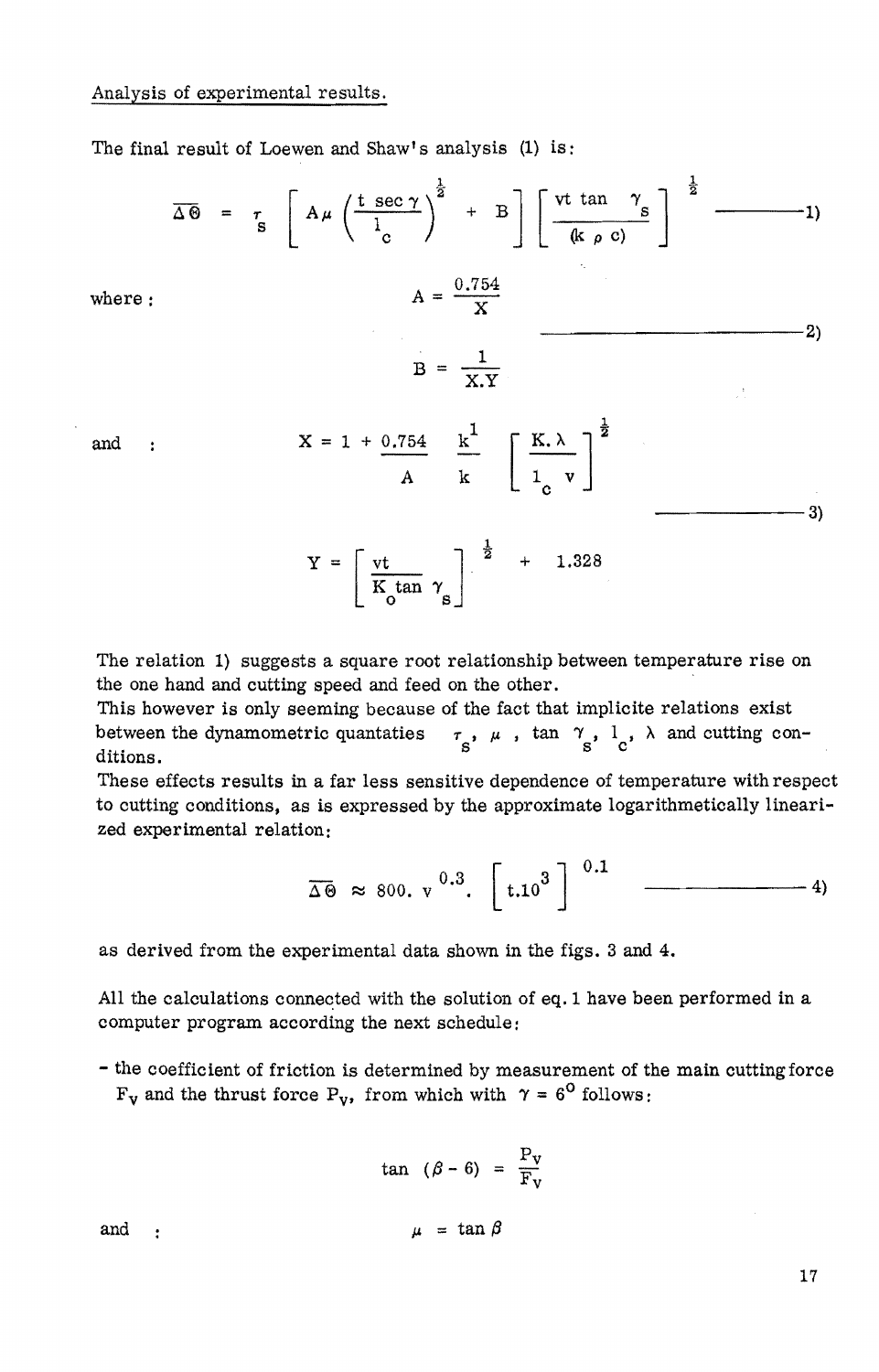

The experimental relation between cutting temperature and cutting speed fig. 3 with the feed as a parameter. Approximately holds:

$$
\Delta \overline{\Theta}_{\text{m}} \approx 800 \text{ v}^{0.3} \left[ \text{t.10}^3 \right]^{0.1}
$$

 $18\,$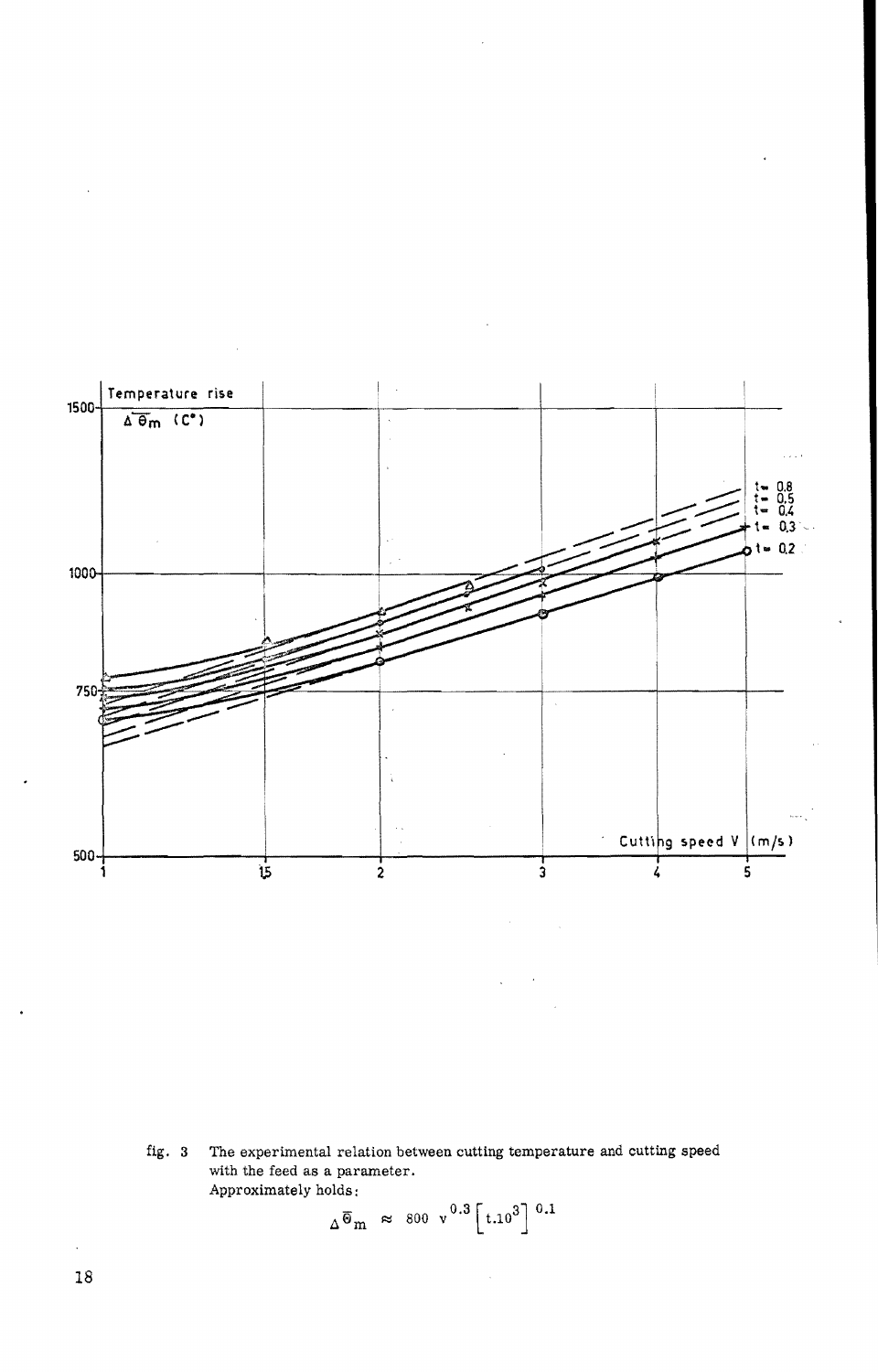

The experimental relation between cutting temperature and feed at a cutfig. 4 ting speed  $v = 1$  m/s.

 $\overline{1}$ 

 $\langle \rangle$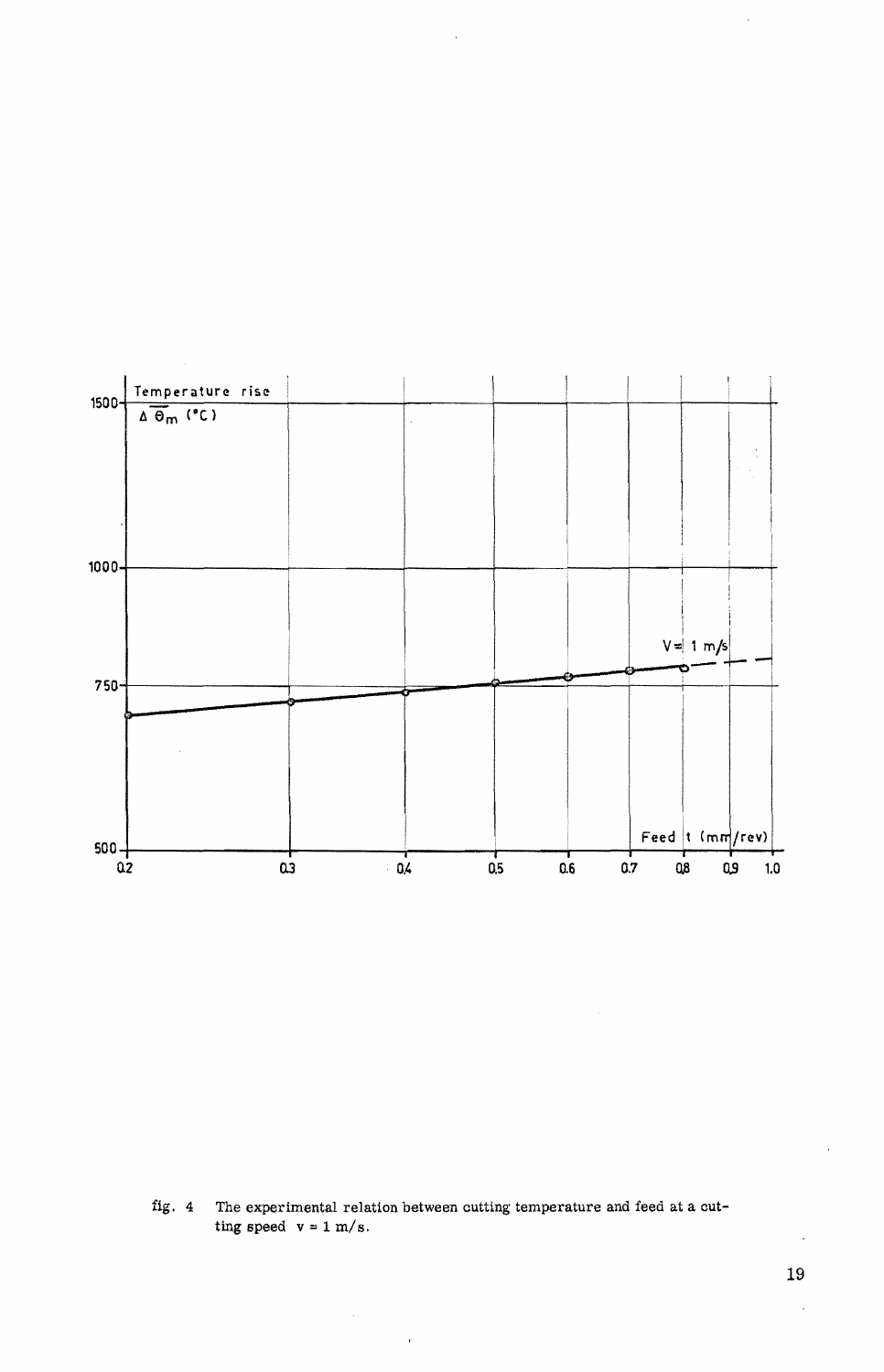- the shear strain has been calculated from:

$$
\tan \gamma_{\rm s} = \frac{\cos 6}{\sin \Phi \cos (\Phi - 6)}
$$

where the shear-angle is introduced according to the shear-angle solution (2):

$$
2 \tan (\Phi + \beta - 6) = \tan (\Phi - 6) + \cot \Phi
$$

- the average shear stress is obtained by applying:

$$
\tau_{\rm S} = \frac{\rm F_{V}}{\rm t.d.} \left[ \cot \Phi + \tan (\Phi + \beta - 6) \right]
$$

- the chip ratio factor follows from:

$$
\lambda = \frac{\cos (\Phi - 6)}{\sin \Phi}
$$

- the behaviour of the chip contact length has been investigated in a separate program of research. Regression analysis of the experimental values shows a dependence on both cutting speed and feed according to (8) :

$$
1_{\rm c} = 0.783.10^{-3} + 0.85 \text{ t} - 0.029.10^{-3} \text{ v}.
$$

- the aspect ratio  $\overline{A}$  is a function of the ratio t/l<sub>c</sub> and has been calculated in ref.  $(1).$
- the thermal quantaties of the steel machined have been taken from ref. (9).

The numerical values are given in the figures 5, 6 and 7.

The product  $(k \rho c)$  shows an approximate constant value in the region of actual cutting temperatures. However between  $600^{\circ}$ C and  $800^{\circ}$ C the values are very doubtful.

Ipso facto the latter refers also to the values of both the thermal diffusivity K and the thermal conductivity k.

The thermal conductivity of the tool material according to manufacturers data amounts  $k^1 = 41.9$  W/m. deg and is considered being independant of temperature. Fortunately the uncertainties thus introduced do no seriously affect the final results because of the fact that in the function **X,** eq.3, the thermal dependant term proves to be relative small.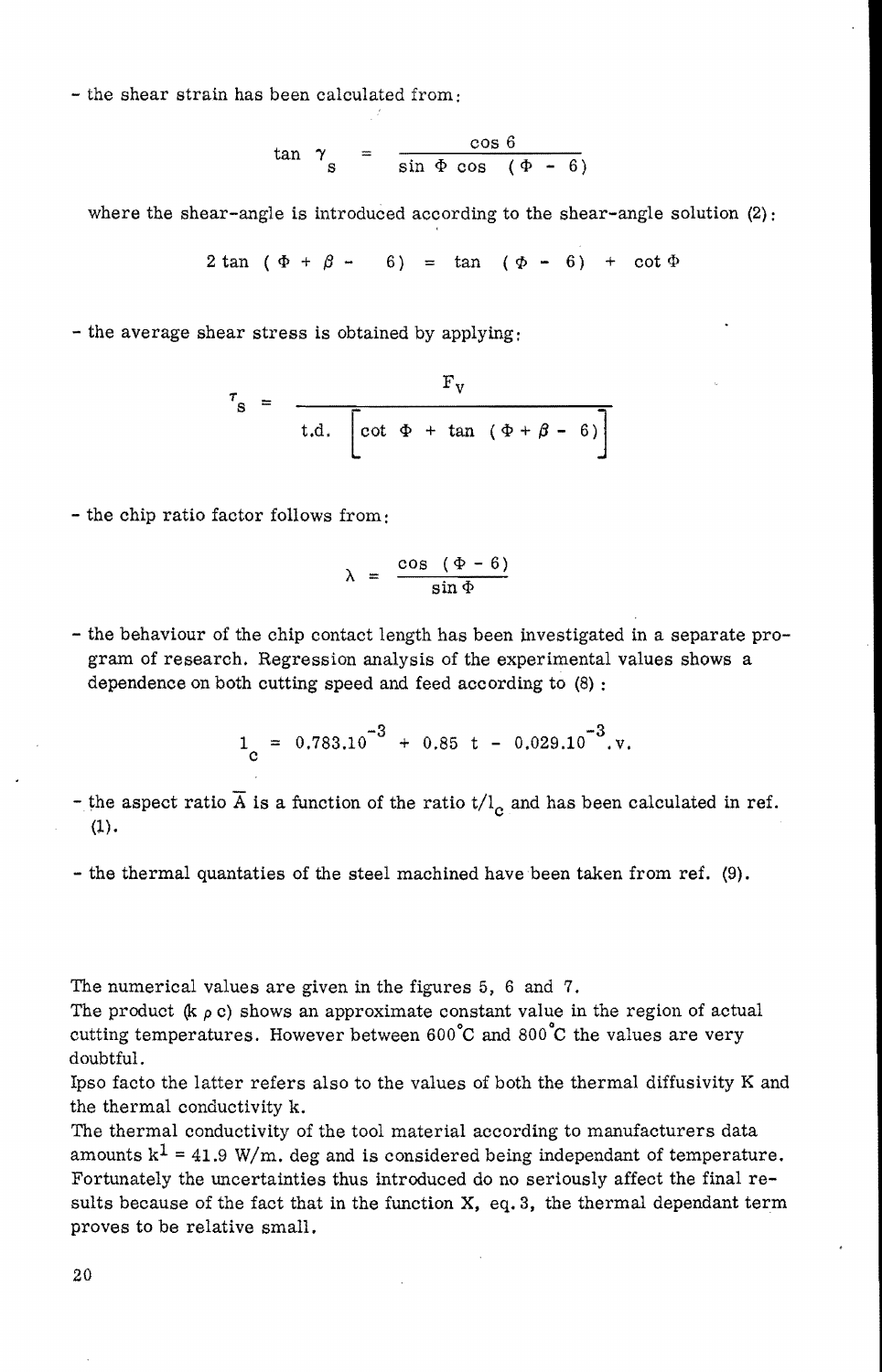

fig. 5 The behaviour of the volumetric specific heat and the conductivity as a function of temperature. Steel 0.415%C, 0.643% Mn. (ref. 9)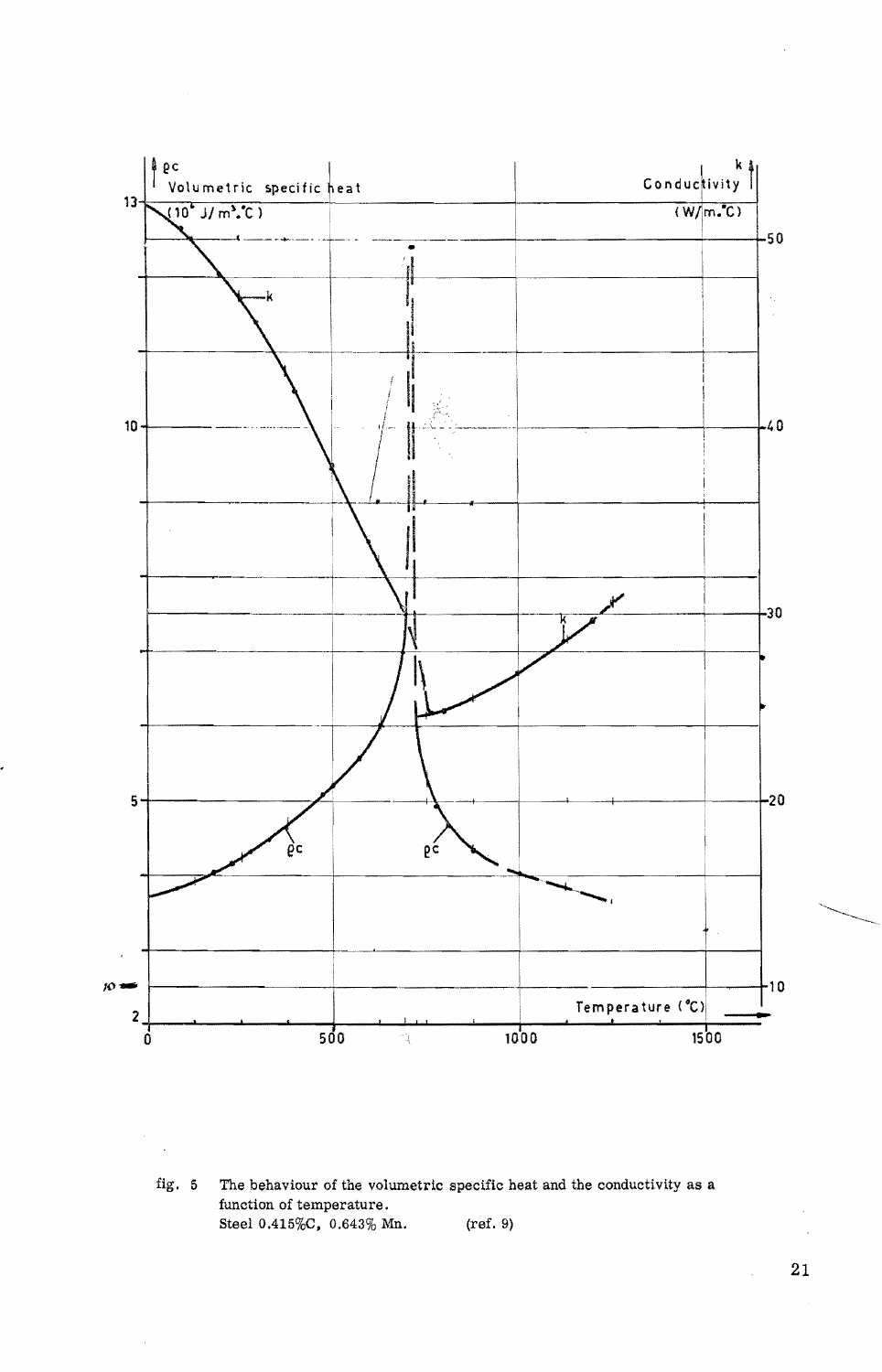

Ť,

Ą

# fig. 6 The quantaty (k  $\rho$  c) as a function of temperature.

22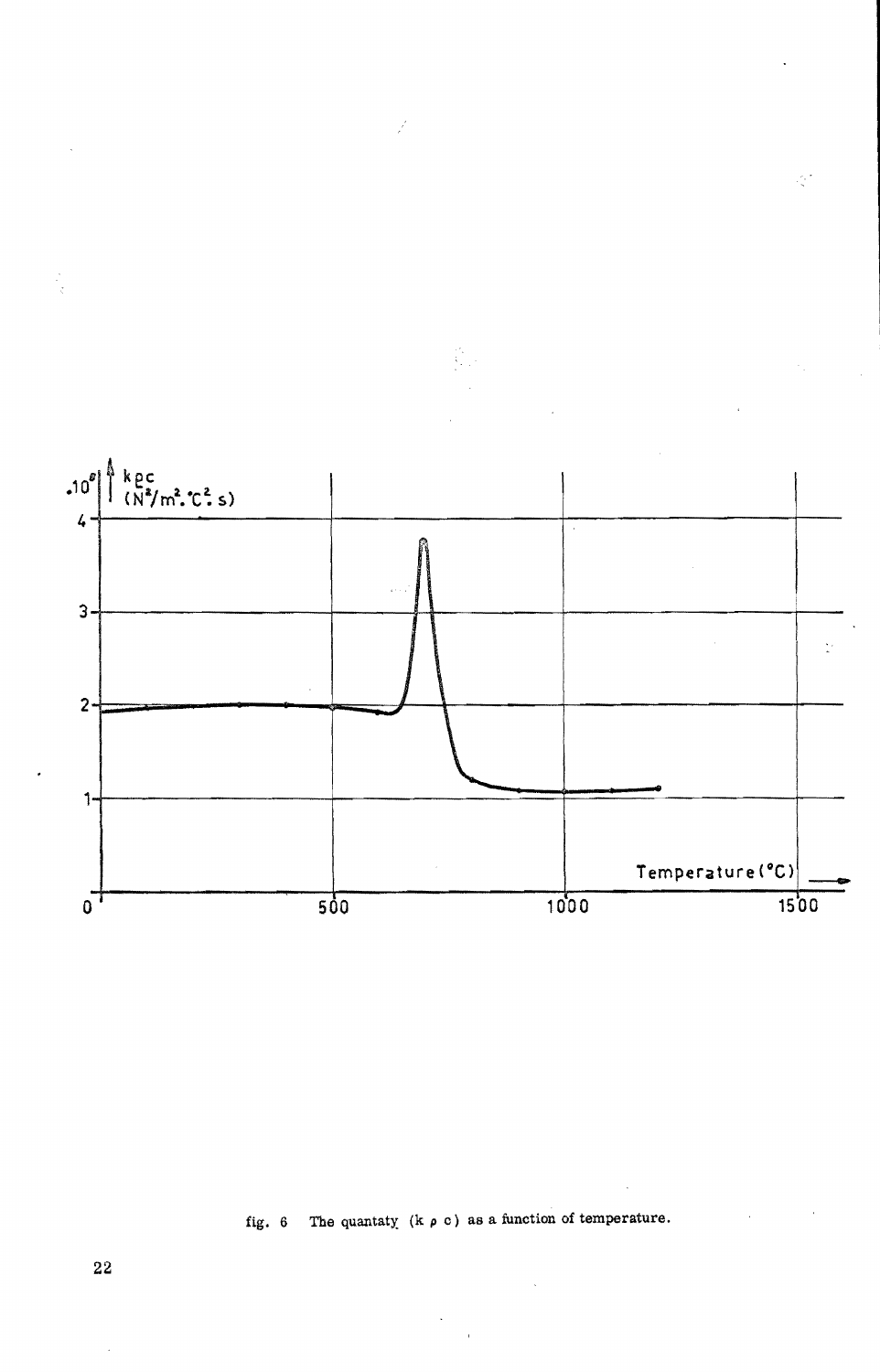

## fig. 7 The diffusivity as a function of temperature.

23

 $\bar{z}$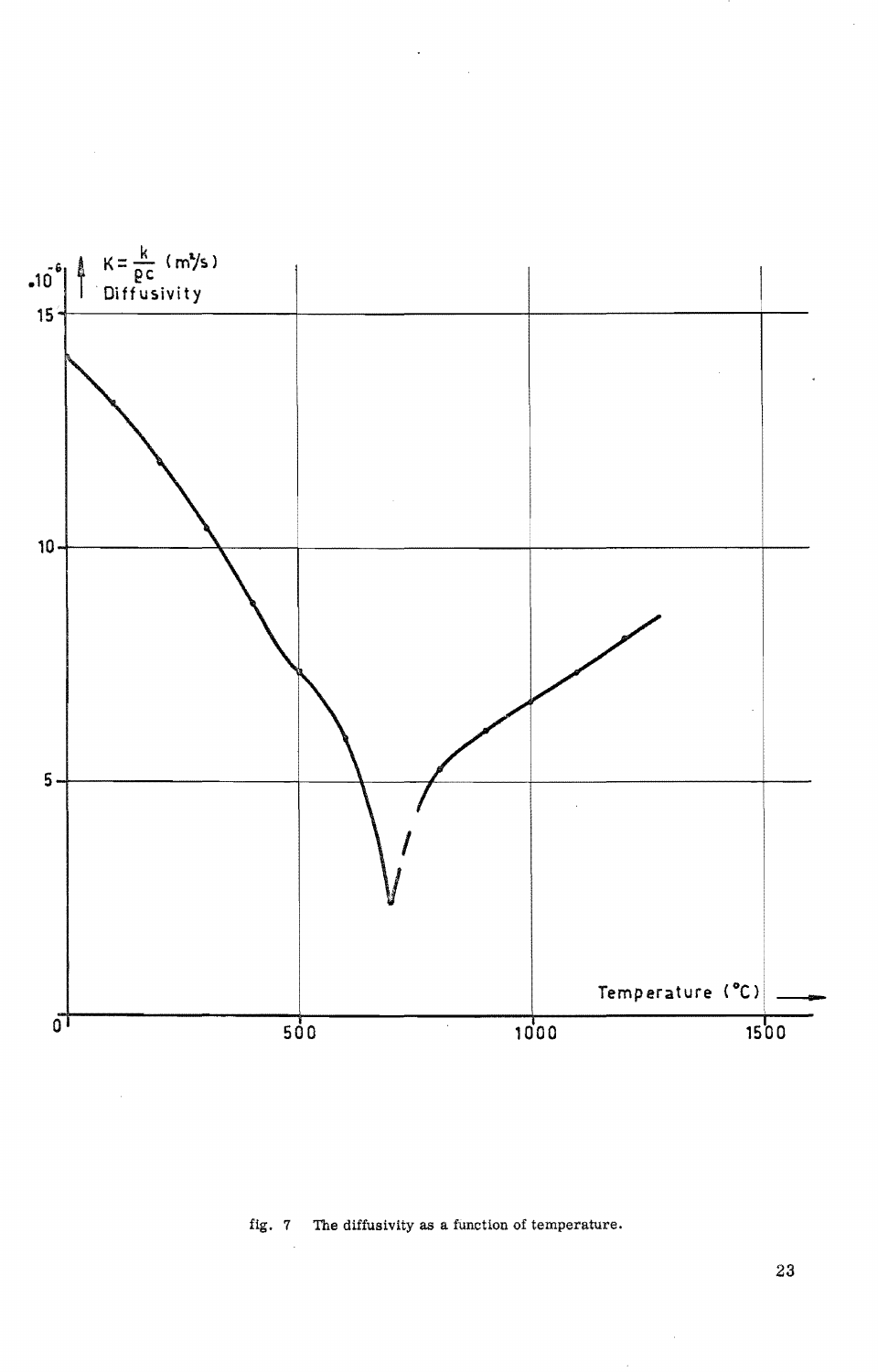The value of the thermal diffusivity  $K_0$  in the function Y, eq.3, must be determined at a temperature averaging shear-plane temperature and room temperature. This can be done by applying an iteration procedure as described in ref.  $(1)$ . The calculations converge very rapidly because of the fact that changing of cutting conditions interacts very weakly with the average shear plane temperature. It proves that the value of  $K_0$  changes between 12.00.10<sup>-6</sup> and 12.50.10<sup>-6</sup>  $m^2/s$ within the range of cutting conditions investigated, which has a very low order influence on the final results.

As a matter of fact eq. 1 is based on rather a rough approximation of the specific frictional energy dissipated on the rake of the tool. It is easy to show that this energy amounts:

$$
U_f = \frac{\mu}{\lambda \sin \Phi} \frac{r_S}{\cos (\Phi + \beta - \gamma)} \qquad \qquad \boxed{\qquad \qquad }
$$

for which reason the factor A eq. 2 has to be multiplied by the factor:

$$
f_1 = \frac{\cos \beta}{\cos (\Phi + \beta - \gamma)}
$$
 (6)

which in most cases is clearly different from one.

Further investigation into the derivation of eq. 1 shows that the quantity B ought to be multiplied by a factor:

> f = [ {k *p* c} J! -------7)  $2 \lfloor k \rho c \rfloor$ o

where the denominator refers to the shear-plane, while the numerator does so for the rake face of the tool.

From fig. 6 it is clear that the value of eq. 7 is close to a constant  $f_2 = 0.75$  in all practical cutting conditions.

In table I both the temperature measured in a direct way relative to room temperature:

$$
\Theta_{m} = \Delta \Theta_{m} + 20
$$

and the temperature based on measurement of cutting forces and using eqs. 1 up to 7:

$$
\Theta_t = \Delta \Theta_t + 20
$$

have been listed.

24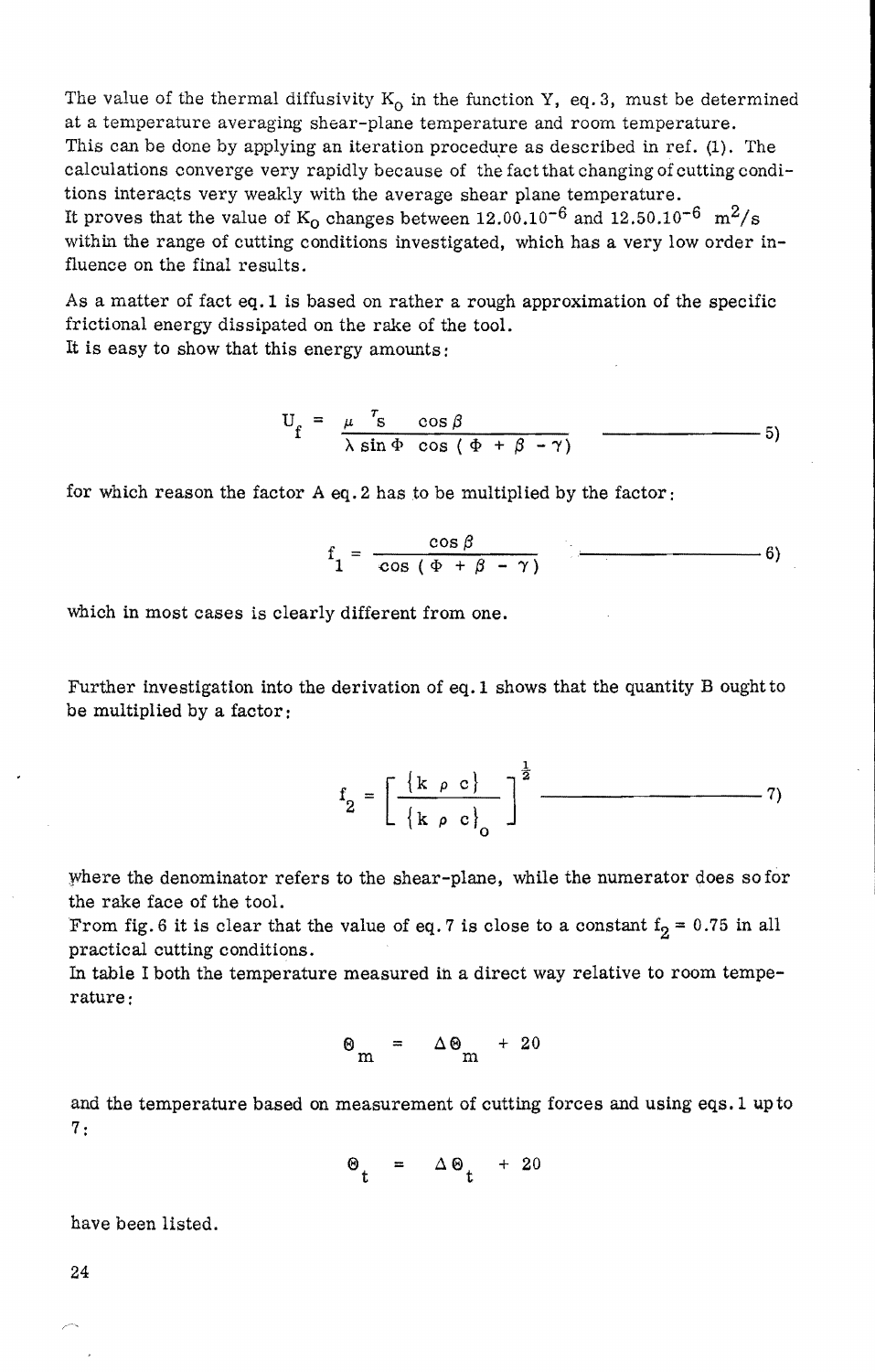TABLE I

| $\mathbf{v}$<br>m/s | t<br>m<br>$10 - 3$ | $P_v$<br>N | $\mathbf{F}_{\mathbf{V}}$<br>N | $\mathbf{e}_{\mathbf{m}}$<br>$\rm ^oC$ | $\boldsymbol{\mu}$ | 1 <sub>c</sub><br>m<br>$10^{-3}$ | φ    | $\overline{\tau}_{\mathbf{s}}$<br>$\mathrm{N}/\mathrm{m}^2$<br>$10^{8}$ | $\lambda$ | $\tan \gamma_s$ | Y     | $\overline{A}$ | $\bf{X}$ | A     | B     | $\Theta_t$<br>$^{\circ}$ C | $\Delta \%$ |
|---------------------|--------------------|------------|--------------------------------|----------------------------------------|--------------------|----------------------------------|------|-------------------------------------------------------------------------|-----------|-----------------|-------|----------------|----------|-------|-------|----------------------------|-------------|
| 1                   | 0,2                | 857        | 1432                           | 719                                    | 0,75               | 0,92                             | 22,6 | 6,35                                                                    | 2,50      | 2,70            | 4,01  | 1,57           | 1,10     | 0,684 | 0,226 | 712                        | $-0,97$     |
| $\mathbf{2}$        |                    | 649        | 1363                           | 831                                    | 0,61               | 0,90                             | 25,4 | 6,81                                                                    | 2,20      | 2,46            | 5,40  | 1,59           | 1,07     | 0,705 | 0,173 | 848                        | $+2,0$      |
| 3                   |                    | 560        | 1334                           | 928                                    | 0,55               | 0,87                             | 26,9 | 7,06                                                                    | 2,07      | 2,35            | 6,48  | 1,61           | 1,05     | 0,715 | 0,146 | 945                        | $+ 1,8$     |
| 4                   |                    | 514        | 1304                           | 1008                                   | 0,52               | 0,84                             | 27,6 | 7,09                                                                    | 2,01      | 2,31            | 7,36  | 1,63           | 1,05     | 0,720 | 0,130 | 1026                       | $+ 1,7$     |
| 5                   |                    | 492        | 1275                           | 1076                                   | 0,51               | 0,81                             | 27,8 | 6,98                                                                    | 1,99      | 2,30            | 8,09  | 1,65           | 1,04     | 0,724 | 0,119 | 1103                       | $+2,5$      |
| 1                   | 0,3                | 915        | 1903                           | 740                                    | 0,62               | 1,01                             | 25,3 | 6,31                                                                    | 2,21      | 2,47            | 4,77  | 1,52           | 1,10     | 0,688 | 0,191 | 768                        | $+3,8$      |
| 2                   |                    | 702        | 1814                           | 856                                    | 0,51               | 0,98                             | 27,8 | 6,62                                                                    | 1,99      | 2,30            | 6,44  | 1,54           | 1,06     | 0,708 | 0,146 | 916                        | $+ 7,0$     |
| 3                   |                    | 612        | 1765                           | 964                                    | 0,47               | 0,95                             | 29,0 | 6,72                                                                    | 1,90      | 2,23            | 7,72  | 1,56           | 1,05     | 0,716 | 0,123 | 1021                       | $+ 5,9$     |
| 4                   |                    | 565        | 1741                           | 1060                                   | 0,44               | 0,92                             | 29,7 | 6,78                                                                    | 1.85      | 2,19            | 8,80  | 1,57           | 1,04     | 0,722 | 0,109 | 1117                       | $+ 5,4$     |
| 5                   |                    | 541        | 1716                           | 1144                                   | 0,43               | 0,89                             | 30,0 | 6,75                                                                    | 1,83      | 2,18            | 9,72  | 1,59           | 1,04     | 0,725 | 0,099 | 1208                       | $+ 5,6$     |
| $\mathbf{1}$        | 0,4                | 951        | 2300                           | 760                                    | 0,54               | 1,09                             | 27,1 | 6,12                                                                    | 2,05      | 2,34            | 5,38  | 1,48           | 1,09     | 0,690 | 0,170 | 798                        | $+ 5,0$     |
| $\mathbf{2}$        |                    | 738        | 2231                           | 883                                    | 0,45               | 1,07                             | 29,5 | 6,47                                                                    | 1,86      | 2,20            | 7,31  | 1,49           | 1,06     | 0,710 | 0,129 | 963                        | $+9,1$      |
| 2,5                 |                    | 685        | 2207                           | 941                                    | 0,43               | 1,05                             | 30,1 | 6,54                                                                    | 1,82      | 2,17            | 8,09  | 1,50           | 1,05     | 0,715 | 0,117 | 1024                       | $+8,8$      |
| 3                   |                    | 645        | 2187                           | 997                                    | 0,41               | 1,04                             | 30,6 | 6,59                                                                    | 1,79      | 2,15            | 8,80  | 1,51           | 1,05     | 0,718 | 0,108 | 1079                       | $+8,2$      |
| 4                   |                    | 597        | 2162                           | 1105                                   | 0,39               | 1,01                             | 31,2 | 6,65                                                                    | 1,74      | 2,12            | 10,04 | 1,52           | 1,04     | 0,723 | 0,096 | 1184                       | $+ 7,1$     |
| 1                   | 0,5                | 979        | 2687                           | 775                                    | 0,49               | 1.18                             | 28,5 | 6,02                                                                    | 1,94      | 2,26            | 5,92  | 1,43           | 1,09     | 0,693 | 0,155 | 822                        | $+ 6,1$     |
| 1,5                 |                    | 853        | 2667                           | 844                                    | 0,44               | 1,16                             | 29,8 | 6,27                                                                    | 1,84      | 2,19            | 7,09  | 1,44           | 1,07     | 0,704 | 0,132 | 927                        | $+9,8$      |
| $\mathbf{2}$        |                    | 777        | 2648                           | 908                                    | 0,41               | 1,15                             | 30,7 | 6,40                                                                    | 1,78      | 2,15            | 8,09  | 1,45           | 1,06     | 0,711 | 0,117 | 1008                       | $+11,0$     |
| 2,5                 |                    | 724        | 2638                           | 970                                    | 0,39               | 1,14                             | 31,3 | 6,50                                                                    | 1,74      | 2,12            | 8,97  | 1,45           | 1,05     | 0,716 | 0,106 | 1079                       | $+11,1$     |
| 3                   |                    | 685        | 2628                           | 1028                                   | 0,38               | 1,12                             | 31,8 | 6,58                                                                    | 1,71      | 2,10            | 9,76  | 1,46           | 1,05     | 0,719 | 0,098 | 1142                       | $+11,0$     |
| $\mathbf{1}$        | 0,6                | 1016       | 3084                           | 788                                    | 0,45               | 1,26                             | 29,5 | 5,98                                                                    | 1,86      | 2,20            | 6,41  | 1,39           | 1,09     | 0,694 | 0,144 | 849                        | $+ 7,7$     |
| 1,5                 |                    | 873        | 3079                           | 858                                    | 0,40               | 1,25                             | 31,0 | 6,27                                                                    | 1,76      | 2,13            | 7,71  | 1,40           | 1,07     | 0,706 | 0,121 | 955                        | $+11,3$     |
| 2                   |                    | 804        | 3074                           | 920                                    | 0,38               | 1,24                             | 31,7 | 6,40                                                                    | 1,71      | 2,10            | 8,81  | 1,41           | 1,06     | 0,712 | 0,107 | 1047                       | $+13,8$     |
| 2,5                 |                    | 765        | 3070                           | 979                                    | 0,36               | 1,22                             | 32,2 | 6,48                                                                    | 1,69      | 2,08            | 9,76  | 1,41           | 1,05     | 0,717 | 0,097 | 1131                       | $+15,4$     |
| 3                   |                    | 745        | 3065                           | 1034                                   | 0,36               | 1,21                             | 32,4 | 6,51                                                                    | 1.67      | 2,07            | 10,61 | 1,42           | 1,05     | 0,720 | 0,090 | 1213                       | $+17,2$     |
| $\mathbf{1}$        | 0,7                | 1059       | 3560                           | 798                                    | 0,42               | 1,35                             | 30,5 | 6,12                                                                    | 1,79      | 2,15            | 6,90  | 1,36           | 1,08     | 0,696 | 0,134 | 888                        | $+11,3$     |
| 1,5                 |                    | 919        | 3560                           | 870                                    | 0,37               | 1,33                             | 31,9 | 6,38                                                                    | 1,71      | 2,09            | 8,31  | 1,36           | 1,07     | 0.707 | 0,113 | 1003                       | $+15,3$     |
| $\overline{2}$      |                    | 864        | 3560                           | 930                                    | 0,36               | 1,32                             | 32,4 | 6,49                                                                    | 1,67      | 2,07            | 9,48  | 1,37           | 1,06     | 0,713 | 0,100 | 1109                       | $+19,2$     |
| 2,5                 |                    | 838        | 3560                           | 985                                    | 0,35               | 1,31                             | 32,7 | 6,54                                                                    | 1,66      | 2,06            | 10,50 | 1,38           | 1,05     | 0,717 | 0,091 | 1209                       | $+22,6$     |
| 1                   | 0,8                | 1093       | 4060                           | 798                                    | 0,39               | 1,43                             | 31,5 | 6,29                                                                    | 1,72      | 2,11            | 7,37  | 1,32           | 1,08     | 0,697 | 0,125 | 924                        | $+15,8$     |
| 1,5                 |                    | 984        | 4060                           | 870                                    | 0,36               | 1,42                             | 32,4 | 6,48                                                                    | 1,67      | 2,07            | 8,85  | 1,33           | 1,07     | 0,707 | 0,106 | 1058                       | $+21,6$     |
| $\mathbf{2}$        |                    | 944        | 4060                           | 931                                    | 0,35               | 1,41                             | 32,7 | 6,54                                                                    | 1,65      | 2,06            | 10,09 | 1,34           | 1,06     | 0,714 | 0,094 | 1180                       | $+26,7$     |
| 2,5                 |                    | 929        | 4060                           | 990                                    | 0,34               | 1,39                             | 32,9 | 6,57                                                                    | 1,64      | 2,05            | 11,17 | 1,34           | 1,05     | 0,718 | 0,085 | 1294                       | $+30.7$     |

 $\sim$ 

 $\sim$ 

 $\mathfrak{S}$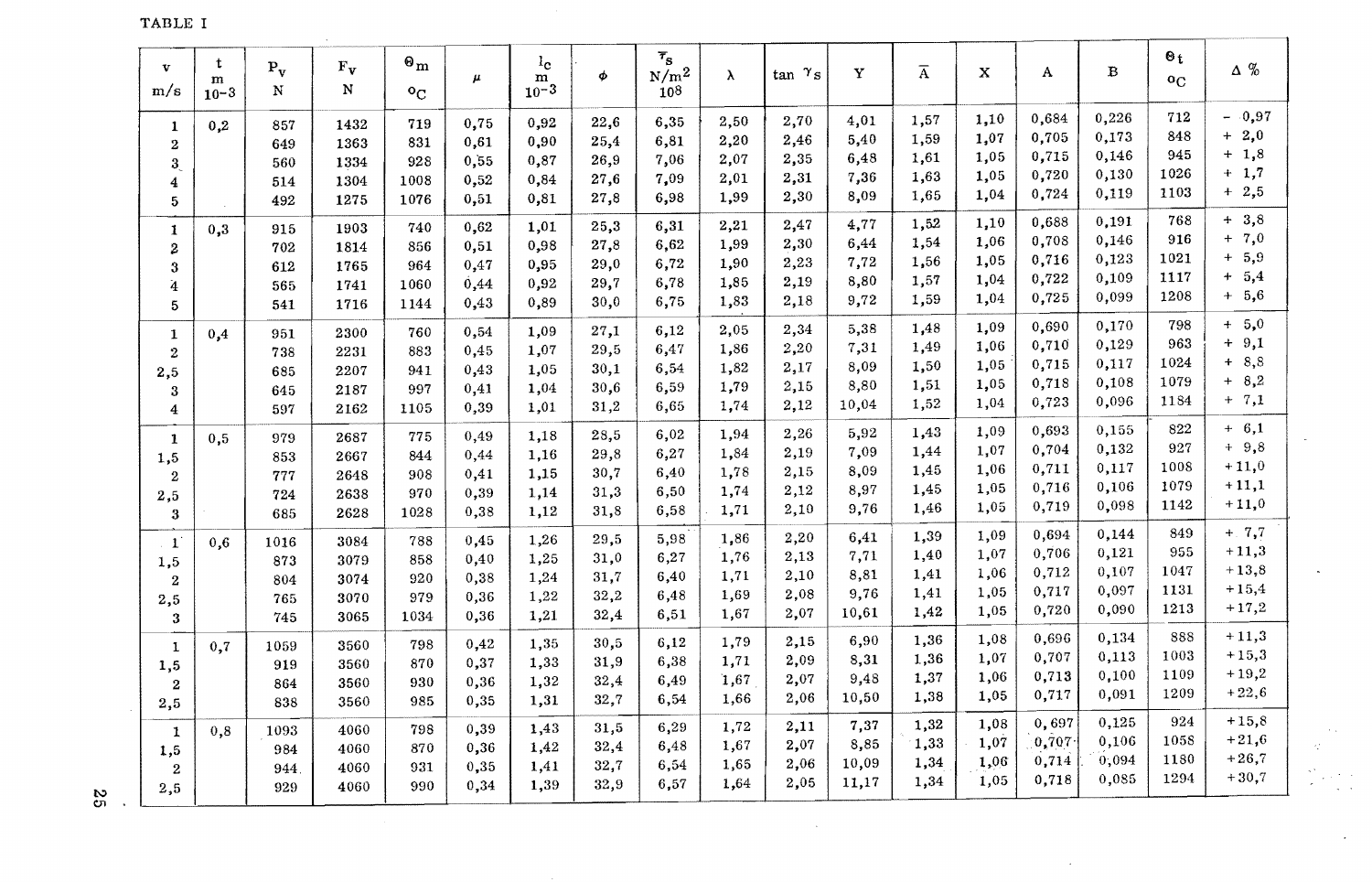The numerical values of the main intermediately used functions also have been tabulated.

It is remarked that every experimental value is an average of a number of at least five observations.

The statiscal error in a single dynamometric measurement amounts  $\pm$  2%, which roughly causes an average uncertainty of  $\pm 2\%$  in the the theoretical value of the temperature based on a number of 5 independant measurements. This figure is to be compared with the statiscal uncertainty of  $\pm 1\%$  of the temperature measured in a direct way as an average of 5 observations.

Cutting forces and temperature have not been determined at the same time and often neither refer to the same tool bit nor to the same piece of material, because of the fact that so far no combined dynamometer-thermometer is at our disposal. An instrument of this kind is in development in order to continue the gathering of experimental values on a routine basis.

Once the computer program being prepared the numerical evaluation is to be considered as a part of this routine.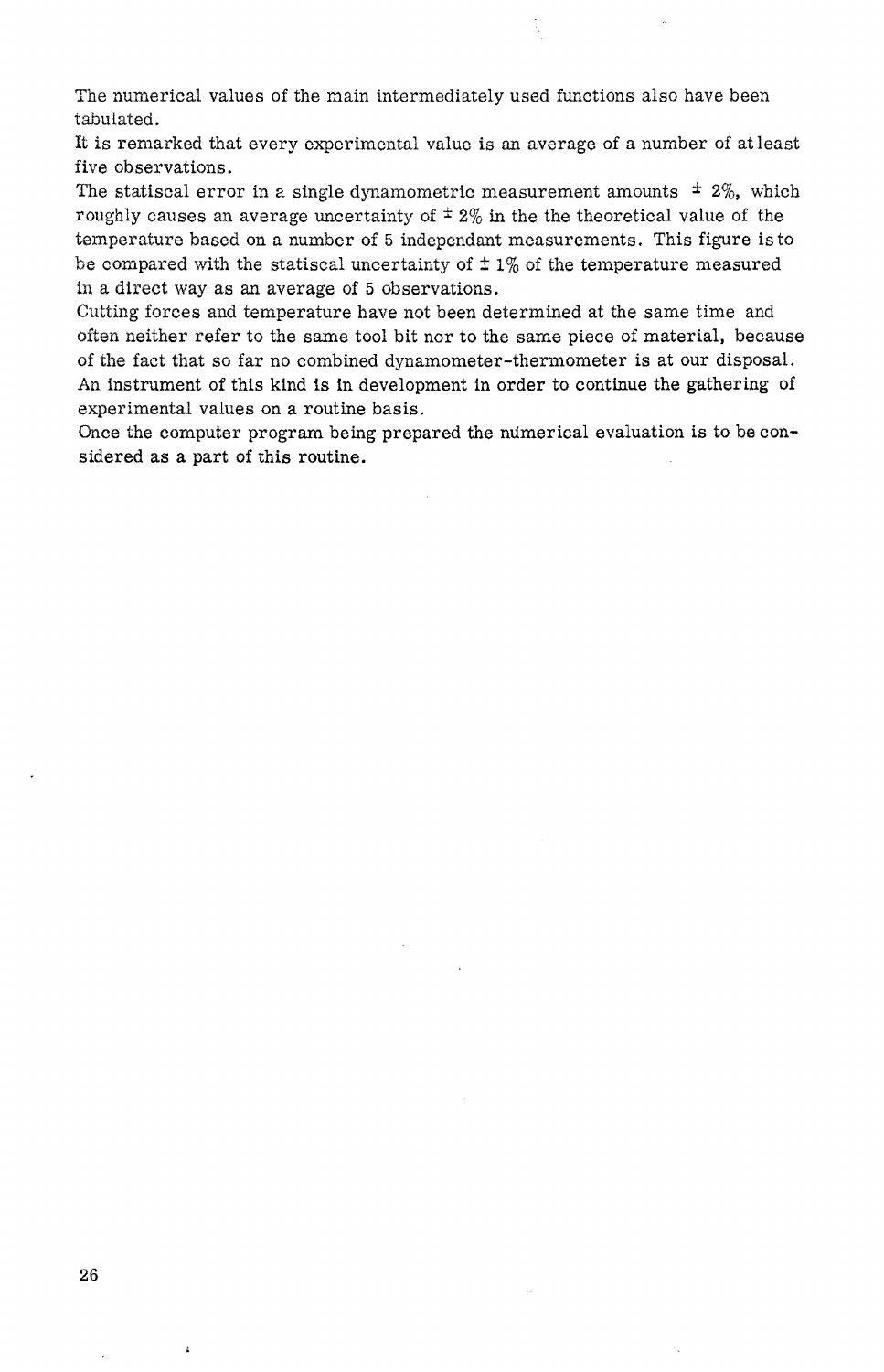### DISCUSSION AND CONCLUSIONS.

- From table I and the fig. 8 it is clear that a fair agreement exists between experimental and theoretical data as long as the region of low loads on the tool is concerned.

However as soon as the load increases, particularly in terms of feed (chip crosssection) the differences grow to discrepancies.

- The background of this becomes quite clear when calculating from table I the net input power to the tool by multiplying cutting speed and main cutting force and plotting the data obtained against the temperatures  $\mathcal{O}_t$  and  $\mathcal{O}_m$ . The results are shown in table II and in the figs 9 and 10.

| input power<br>W | temp. measured<br>$\uptheta_{m}$ $\upsigma_{C}$ | temp.calculated<br>$\mathcal{O}_t$ $\mathcal{O}_C$ | chip production<br>$mm^3/s$ |  |  |
|------------------|-------------------------------------------------|----------------------------------------------------|-----------------------------|--|--|
| feed $t = 0.2$   |                                                 |                                                    |                             |  |  |
| 1432             | 719                                             | 712                                                | 600                         |  |  |
| 2726             | 831                                             | 848                                                | 1200                        |  |  |
| 4002             | 928                                             | 945                                                | 1800                        |  |  |
| 5216             | 1008                                            | 1026                                               | 2400                        |  |  |
| 6375             | 1076                                            | 1103                                               | 3000                        |  |  |
| feed $t = 0.3$   |                                                 |                                                    |                             |  |  |
| 1903             | 740                                             | 768                                                | 900                         |  |  |
| 3628             | 856                                             | 916                                                | 1800                        |  |  |
| 5295             | 964                                             | 1021                                               | 2700                        |  |  |
| 6964             | 1060                                            | 1117                                               | 3600                        |  |  |
| 8580             | 1144                                            | 1208                                               | 4500                        |  |  |
| feed $t = 0.4$   |                                                 |                                                    |                             |  |  |
| 2300             | 760                                             | 798                                                | 1200                        |  |  |
| 4462             | 883                                             | 963                                                | 2400                        |  |  |
| 5518             | 941                                             | 1024                                               | 3000                        |  |  |
| 6561             | 997                                             | 1079                                               | 3600                        |  |  |
| 8648             | 1105                                            | 1184                                               | 4800                        |  |  |
|                  |                                                 |                                                    |                             |  |  |

# TABLE II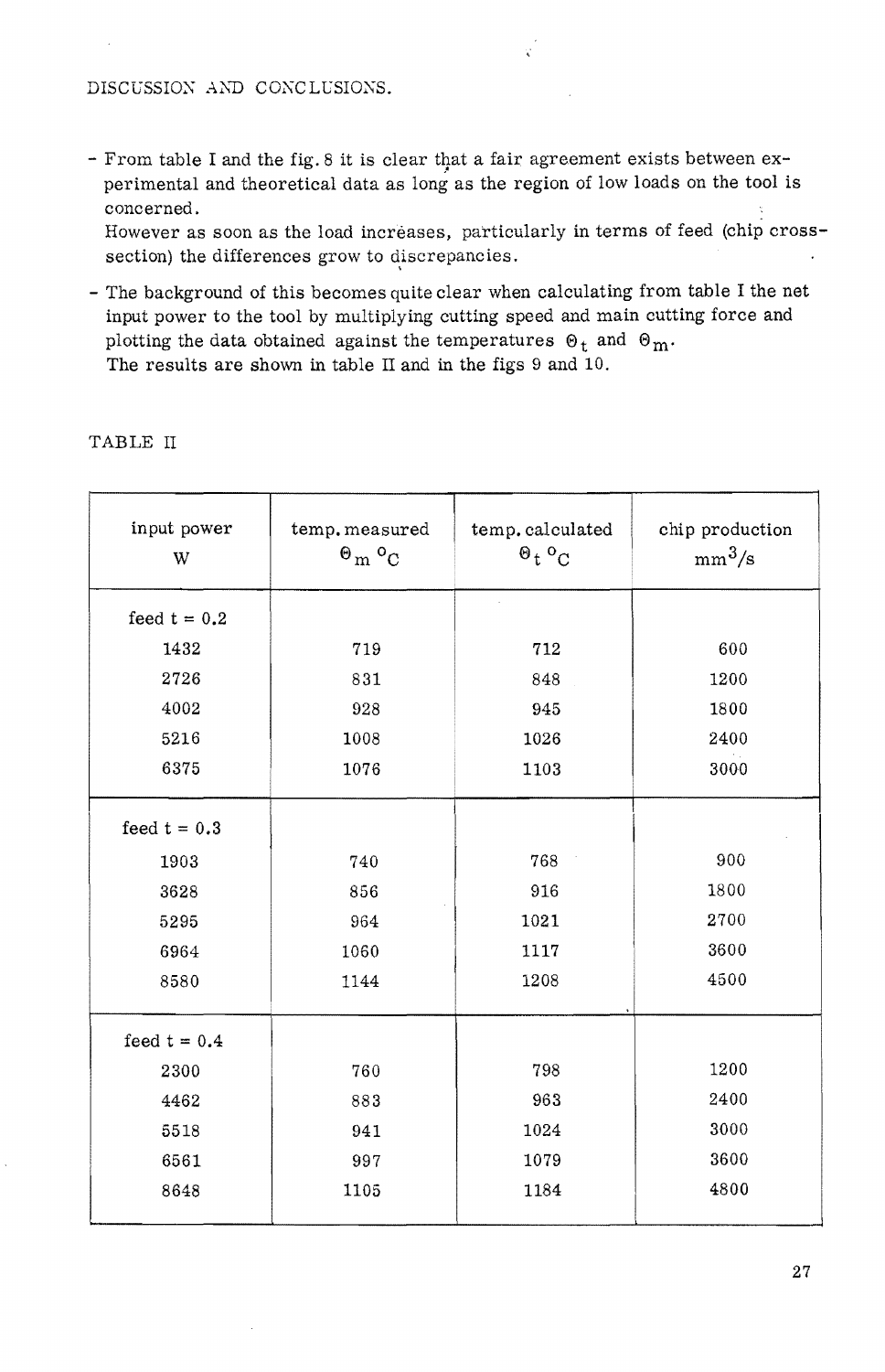| input power<br>W | temp. measured<br>$\mathbf{e}_{m}$ $\mathbf{e}_{c}$ | t emp. calculated<br>$0_t 0_C$ | chip production<br>$mm^3/s$ |
|------------------|-----------------------------------------------------|--------------------------------|-----------------------------|
| feed $t = 0.5$   |                                                     |                                |                             |
| 2687             | 775                                                 | 822                            | 1500                        |
| 4000             | 844                                                 | 927                            | 2250                        |
| 5296             | 908                                                 | 1008                           | 3000                        |
| 6595             | 970                                                 | 1079                           | 3750                        |
| 7884             | 1028                                                | 1142                           | 4500                        |
| feed $t = 0.6$   |                                                     |                                |                             |
| 3084             | 788                                                 | 849                            | 1800                        |
| 4618             | 858                                                 | 955                            | 2700                        |
| 6148             | r et<br>920                                         | 1047                           | 3600                        |
| 7675             | 979                                                 | 1131                           | 4500                        |
| 9195             | 1034                                                | 1213                           | 5400                        |
| feed $t = 0.7$   |                                                     |                                |                             |
| 3560             | 798                                                 | 888                            | 2100                        |
| 5340             | 870                                                 | 1003                           | 3150                        |
| 7120             | 930                                                 | 1109                           | 4200                        |
| 8900             | 985                                                 | 1209                           | 5250                        |
| feed $t = 0.8$   |                                                     |                                |                             |
| 4060             | 798                                                 | 924                            | 2400                        |
| 6090             | 870                                                 | 1058                           | 3600                        |
| 8120             | 931                                                 | 1180                           | 4800                        |
| 10150            | 990                                                 | 1294                           | 6000                        |
|                  |                                                     |                                |                             |

 $\overline{a}$ 

 $\ddot{\phantom{0}}$ 

 $\ddot{\phantom{0}}$ 

 $\ddot{\phantom{0}}$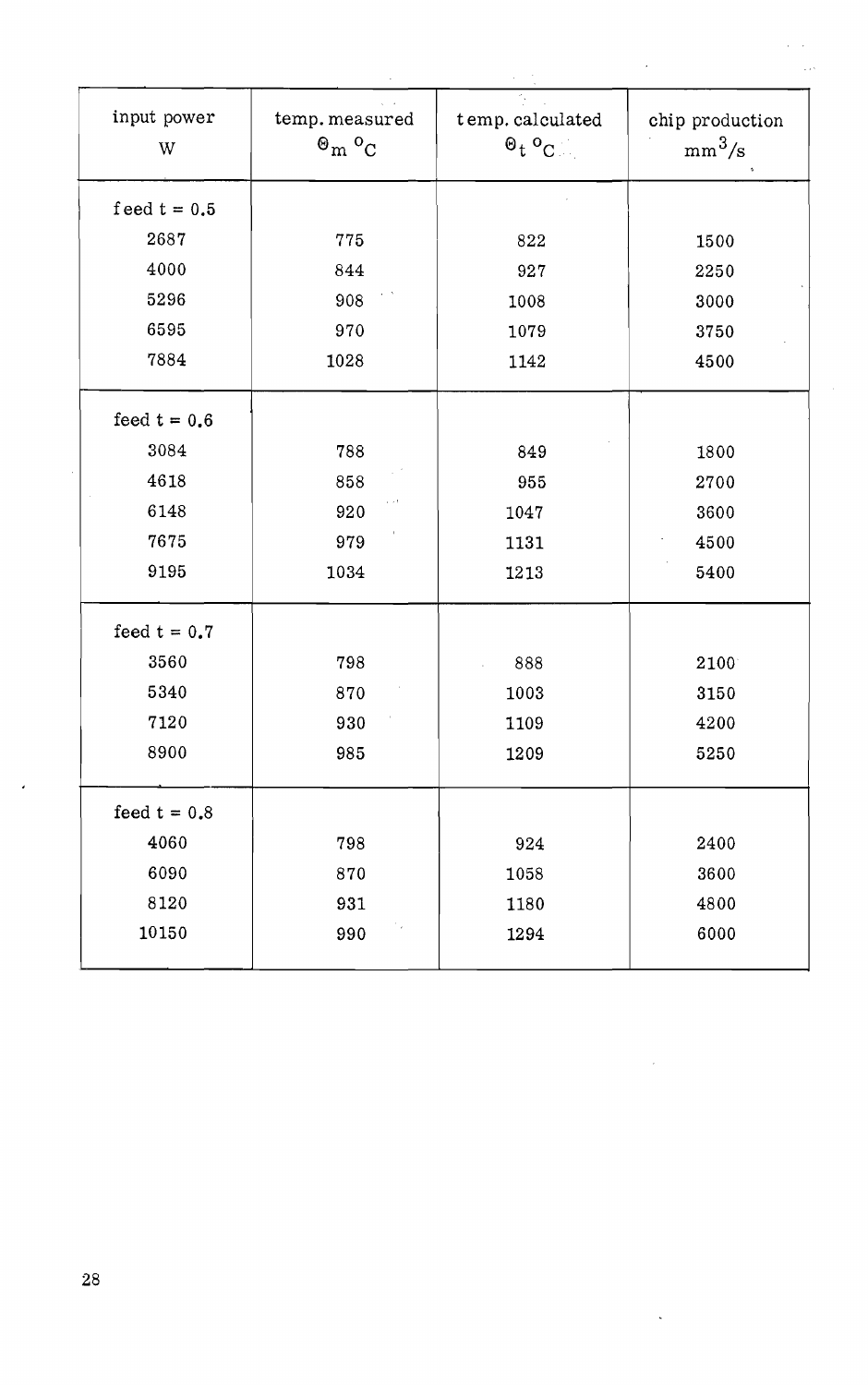

fig. 8 Comparison between the theoretical values of temperature according to eq.l and the data experimentally obtained (table I).

 $\bar{z}$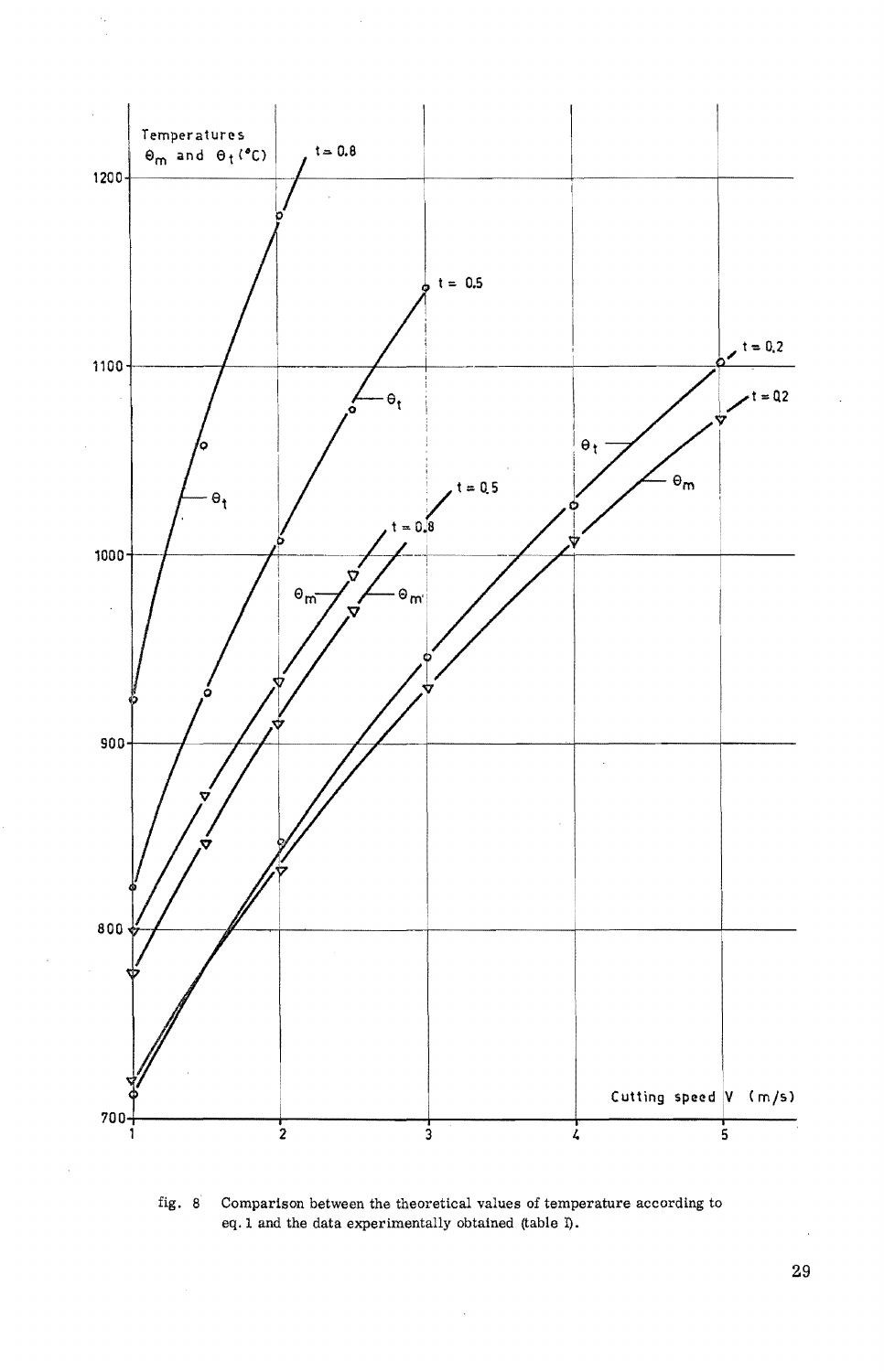

fig. 9 The calculated tool temperature as a function of the net input power to the tool,with the feed as a parameter.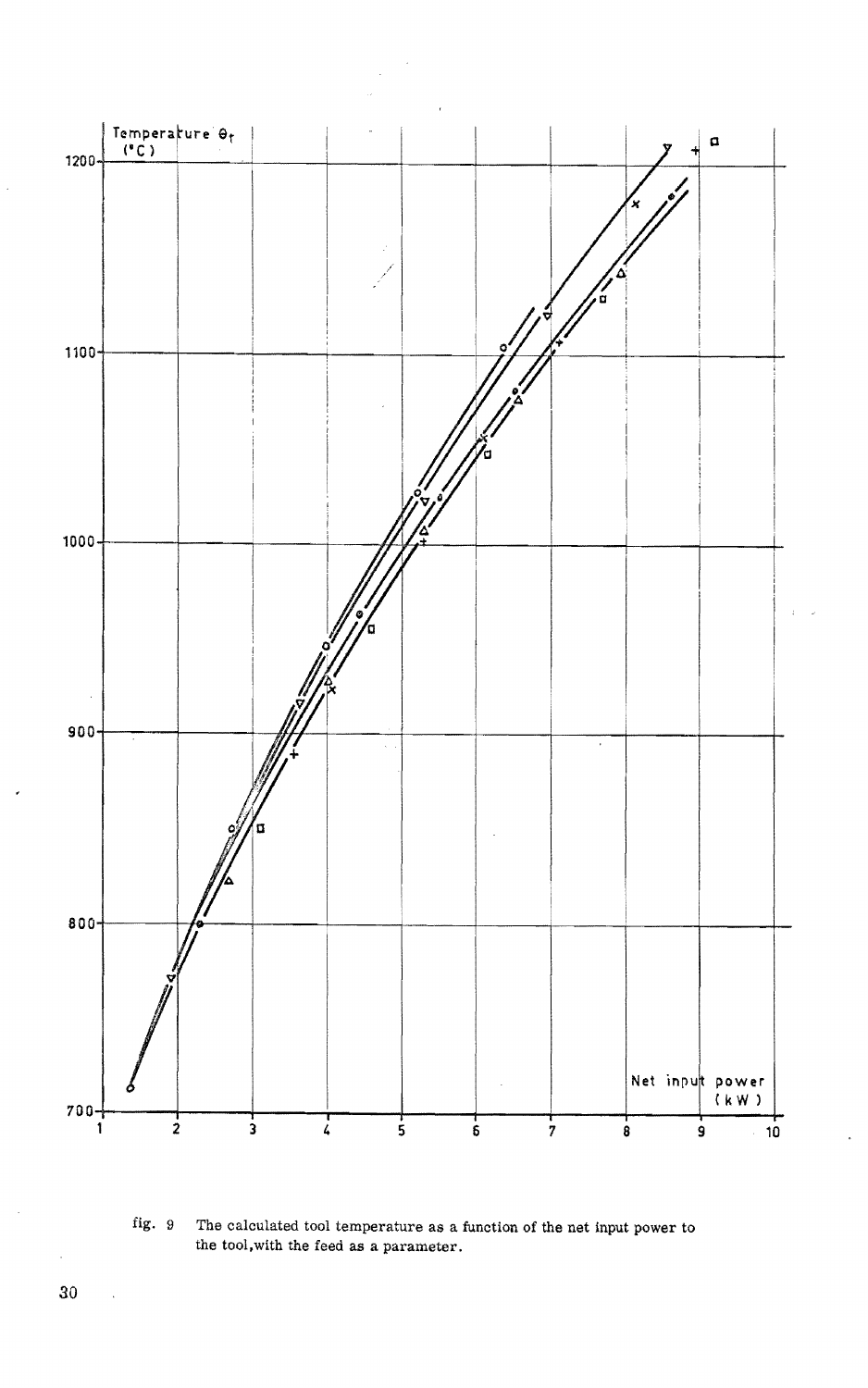- As shown in fig. 9 the calculated temperature of the tool is practically a function of the net input power only.

With an eye to the statiscal errors in the dynamometric measurements it hardly can be justified deciding on a seperate influence of feed on temperature at a given input power, the latter of course already implicitely being a function of feed.

- The data obtained experimentally lead towards a different conclusion, as shown. in fig. 10.

Obviously a clear cut influence of both net input power and feed on temperature is present, as has been demonstrated in fig.1L

Hence the temperature of the tool is not uniquely determined by the power fed into the tool but besides probably by some geometrical effect connected with chip dimensions.

- The differences may also be demonstrated by considering the volumetric chip production at different feeds and at a given tool temperature, as shown in fig. 12. The theoretical values show a rapid converging to a limiting value of the efficiency of chip production at a feed of approximately 0.8 mm/rev. The experimental results show a steady increase of efficiency in the region of feeds investigated.
- At the present state of investigation it is not possible to formulate a definite solution of the problem encountered.

Obviously there is a choice of two possibilities:

- 1. the Herbert Gottwein method badly underestimates the average tool temperature, particularly when considerable chip dimensions are involved.
- 2. the theoretical analysis according to eq. 1 incorrectly neglects some secondary chip-dimensional effect, resulting in an under-estimating of the amount of heat transported by the chip.

Theoretical analysis of the problem is continued.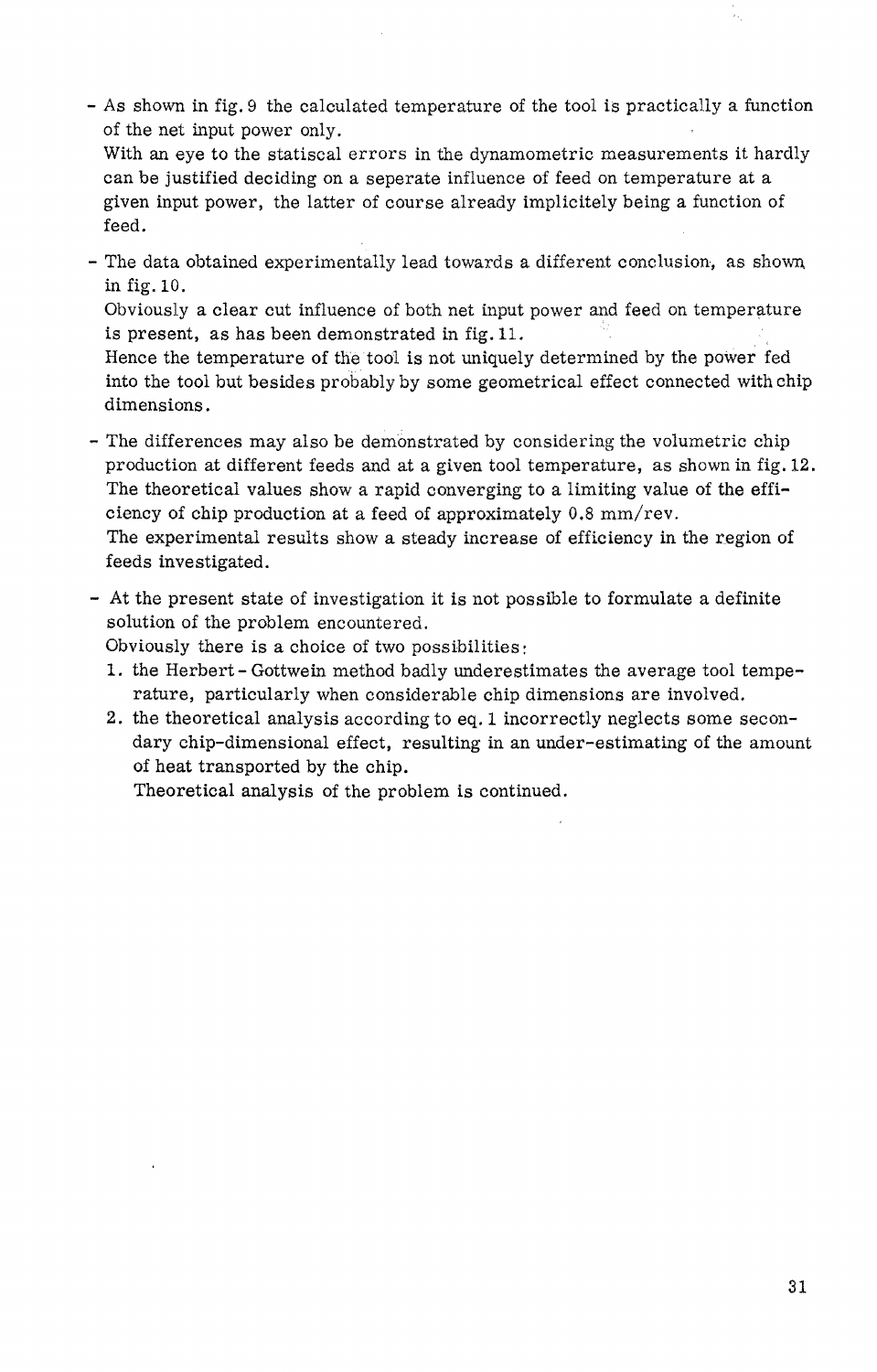

fig. 10 The tool temperature as measured as a function of the net input power to the tool, with the feed as a parameter.

 $\bar{z}$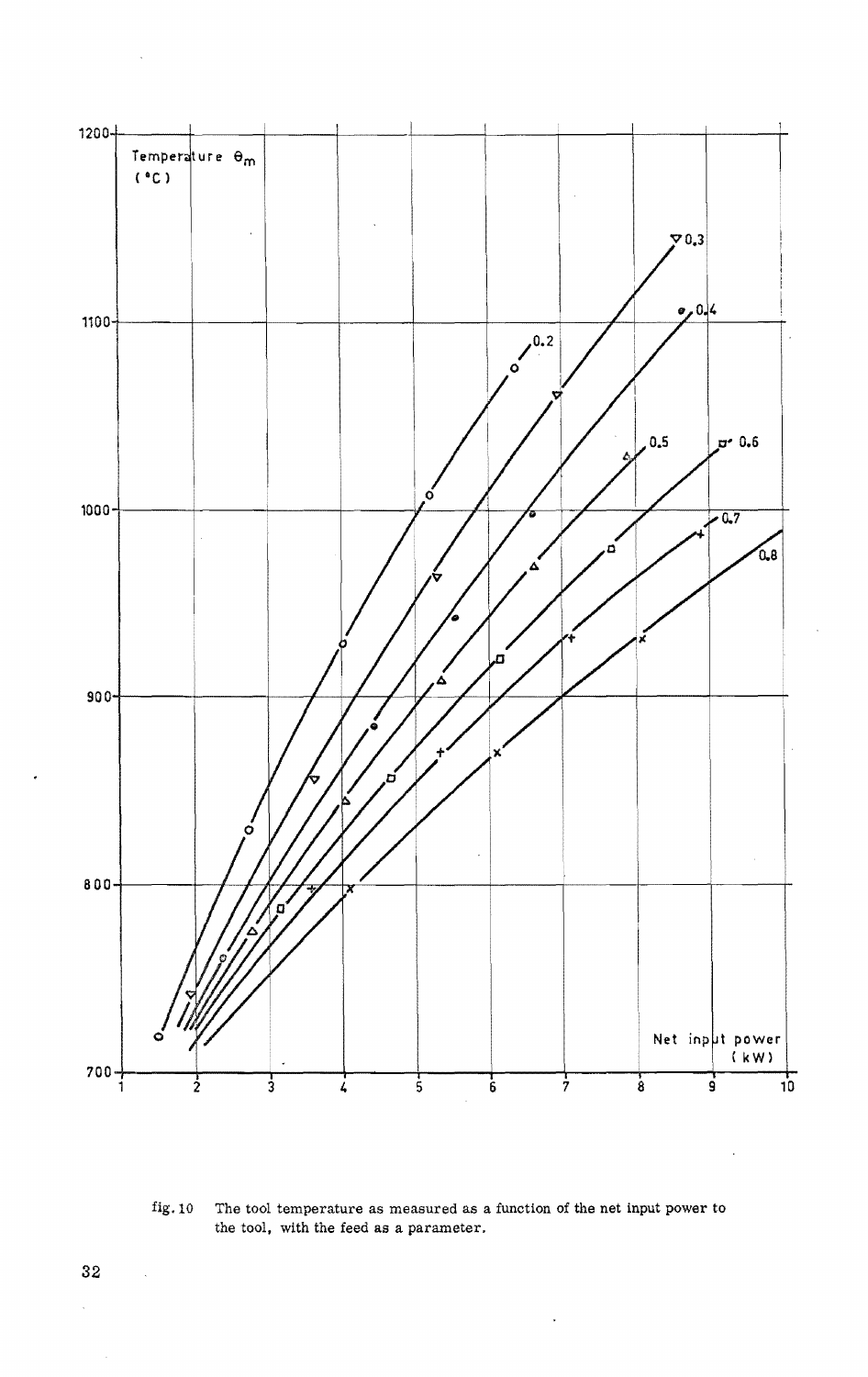

fig.ll The tool temperature at a given net input power as a function of feed.

33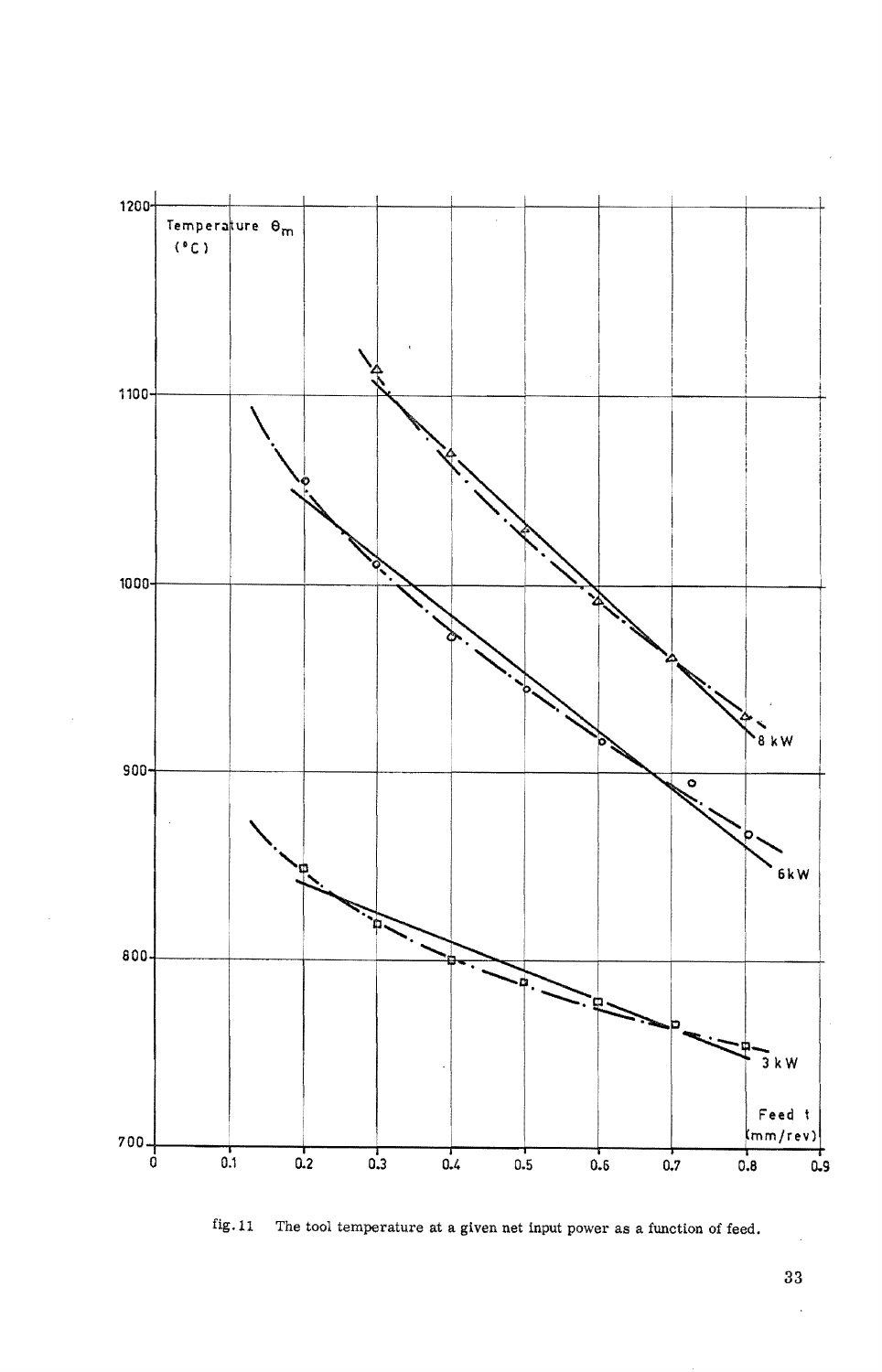